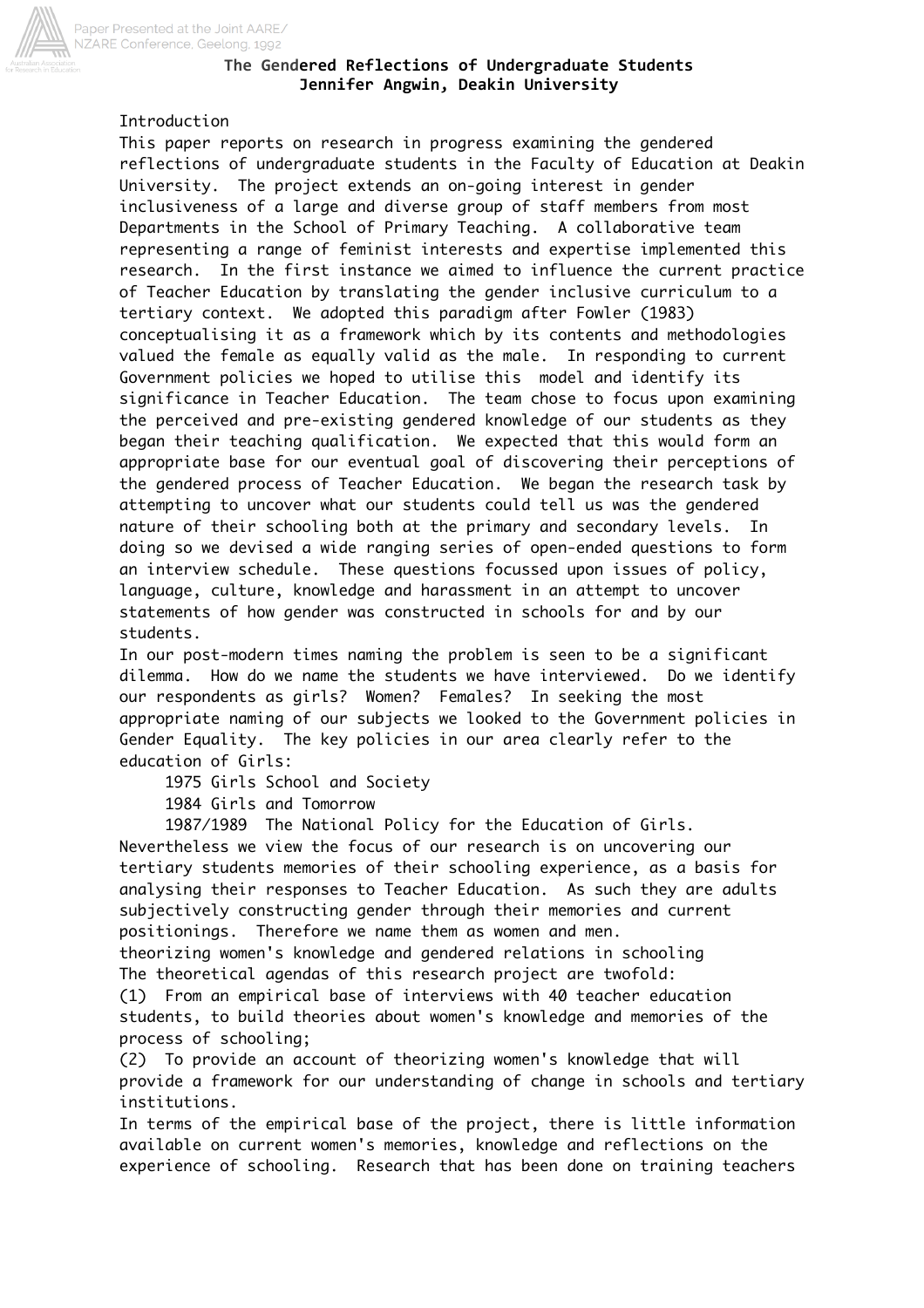

and their knowledge has tended to quantify and categorize attitudes and ideas, and rest on complacent or self-reinforcing studies of 'genderstereotyped' attitudinal surveys, the 'victimology' of girls' experiences in schools, or the conservative nature of teachers' perceptions of 'gender roles' and 'gender identity'.

The theoretical perspective framing this research project intends to push these assured parameters of understanding women students' knowledge much further. Along a trajectory of experience, memory, reflection and knowledge, we intend to argue for a problematized and situated understanding of our own and our students' knowledge. This approach does not imply the development of a theoretical apparatus outside of the research data, that is then read back on to the texts of the students' memories. We do not intend as outsiders to expose, or uncover weaknesses, blindspots or disguises in our students' memories and knowledge but to project a range of understandings through and inside the texts, in context of our broader aim of analysing knowledge as a basis for change. A key

focus throughout the paper is thus movement, development, reform, and the agenda that will allow space for these to occur.

The point of departure in our interviews on the gendered relations of schooling was personal experience. Since the early stages of the second wave women's movement, when the personal was defined as the political, the realities of women's personal lives have been a crucial factor in making knowledge and consciousness. But the notion of unmediated experience, unproblematised in the raw, is no longer helpful in locating women's knowledge. As Weedon has commented, women's 'lived reality', or experience, is constituted by social-material practices and the formation and processes of subjectivity:

re them ... (Weedon, 1987, 8-9)

Experience-in-itself a limiting concept, it must be located as related, process, a site or position, or as embodiment of social practices and institutions in and through it.

Experience must be conceptualized as projected memory and is thus refracted through time. Haug has summed this up as 'women's lived practice in the memory of a self-constructed identity' thus the intervention of the self and identity through time is our construction of experience" (Haug, 1987). de Lauretis (1990) has highlighted this concept as 'historical consciousness', whereby she argues that our understanding of self, identity and subject is made through the historical process of successive displacements and transformations. In framing historical change as important for the feminist subject, de Lauretis draws on the autobiographical reflections of Pratt, who speaks of her life as the continual 'reanchoring' of self, and the 'rewriting' of self or the narrative of autobiography over time (de Lauretis, 1990). Personal experience, as memory and knowledge, is thus constituted, located, and must be analysed as such: this theme will recur throughout the paper, specifically in our comments on 'gender' and 'gender identity'. In broad terms, there are three movements within current feminist theory that situate experience and knowledge. In our view, each can make a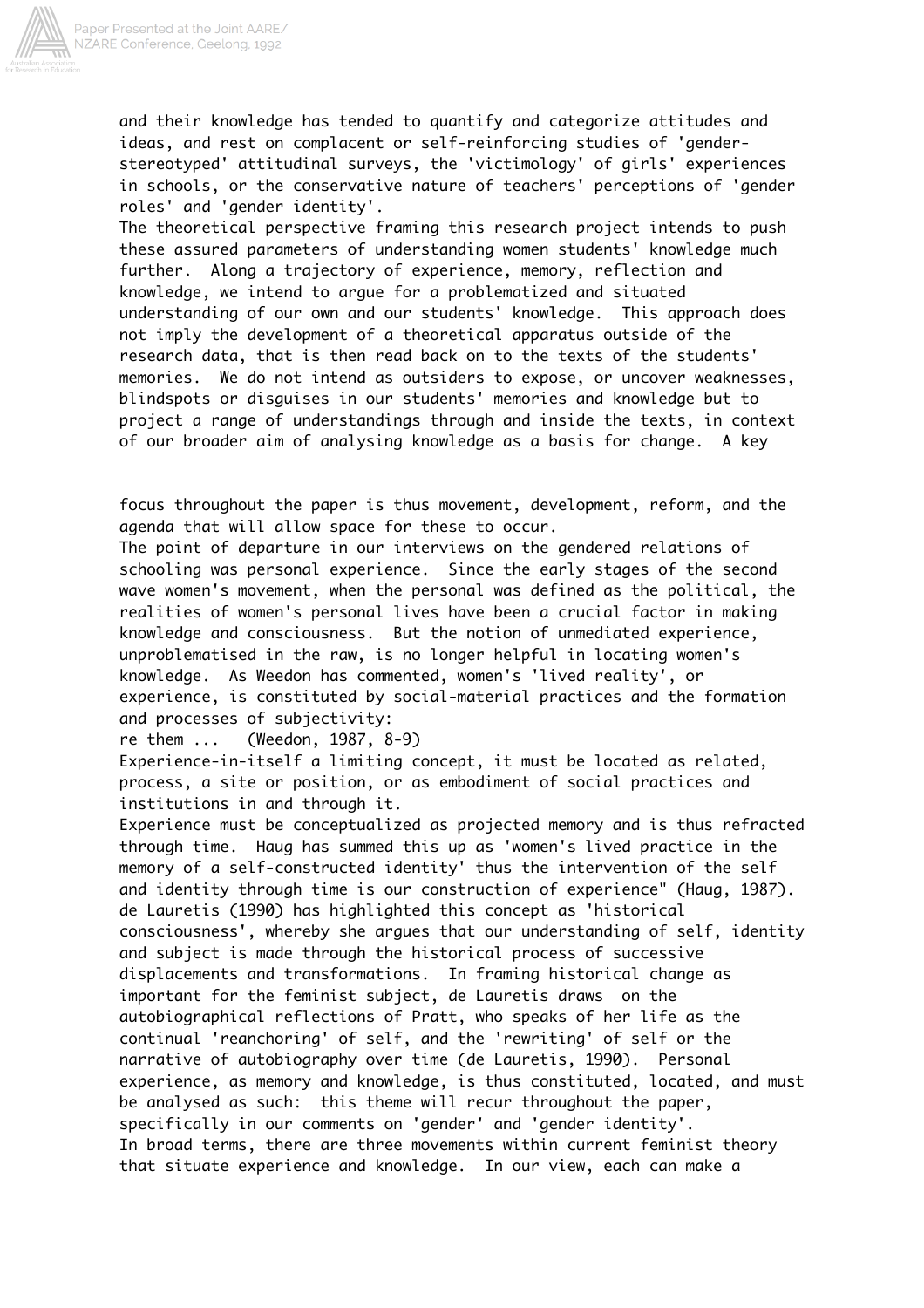

contribution to the aims of this paper, despite some contradictory positions within and between varying approaches.

The oldest tradition draws on the legacy of class-based theories of culture, where knowledge is defined as the product of the material and the social, specifically, the means of production in a capitalist society. Culture may be analysed as the production or the reproduction of the ideologies of a specific society, the work of the 'superstructure' of institutions or the social apparatus of the time. For the purposes of this paper, the work of Frigga Haug (1987) and others on the theorization of 'memory work' provides a useful example of feminists working within this tradition. In the dynamic or the dialectic between the self and the social, Haug gives the impetus and control to pre-given, existing social relations as the determinants of women's knowledge. She concludes that the role of the individual is in 'appropriating', 'negotiating' or 'reproducing' within the given structure. If there is space for the individual subject, in Haug's terms it is only space to 'construct the self into existing relations', or to 'grow into' the structures of society (Haug, 1987). This is the language of other theorists of ideology who describe the individual 'interpellated' into ideology. There is, however, more momentum in Haug's memory-work than appears from the rather over-determined portrait above. A strong motif is specific concrete and material details, which are made significant through memory as 'practices of subjugation': the close examination of specific practices is a useful feature of our research project. Haug also draws on theories of ideology as disguise, or false consciousness, but presents a specific tension in this experience for women, that we find is relevant. She argues that the process of forming knowledge for women is bound to be fraught with self-imolation, or the destruction of self, or the withdrawal from reality. These tensions and dangers for women arise directly from the tensions, dangers and contradictions of their lived experience, and women's only resort in aligning knowledge with reality is to ignore, omit or gloss over

#### contradictions:

At every point, where we have indulged in self-delusion, refused to confront issues face to face, avoided conflicts, refuted connections ... we

have in so doing by-passed potential for our future. (Haug, 1987, p. ) There is an important element of collective authorship, ownership and memory in Haug's analysis that is not as clearly reflected in the research of our project. Our source material has been produced by other women's memories, however, we as collective authors participated in interviews and analysis. Haug's theorizing of women's knowledge separates consciousness from reality, and truth from consciousness, in a way that raises problems. But the sense of rationalisation, withdrawal, in other words the political purpose served by making women's knowledge remains an important referent for our research.

This point, where we focus on the political purpose, or ends served by the construction of women's knowledge, is taken up and reinforced in the work of current American feminist theorists, Nancy Hartsock and Sandra Harding. In their focus on the politics of women's knowledge they invert the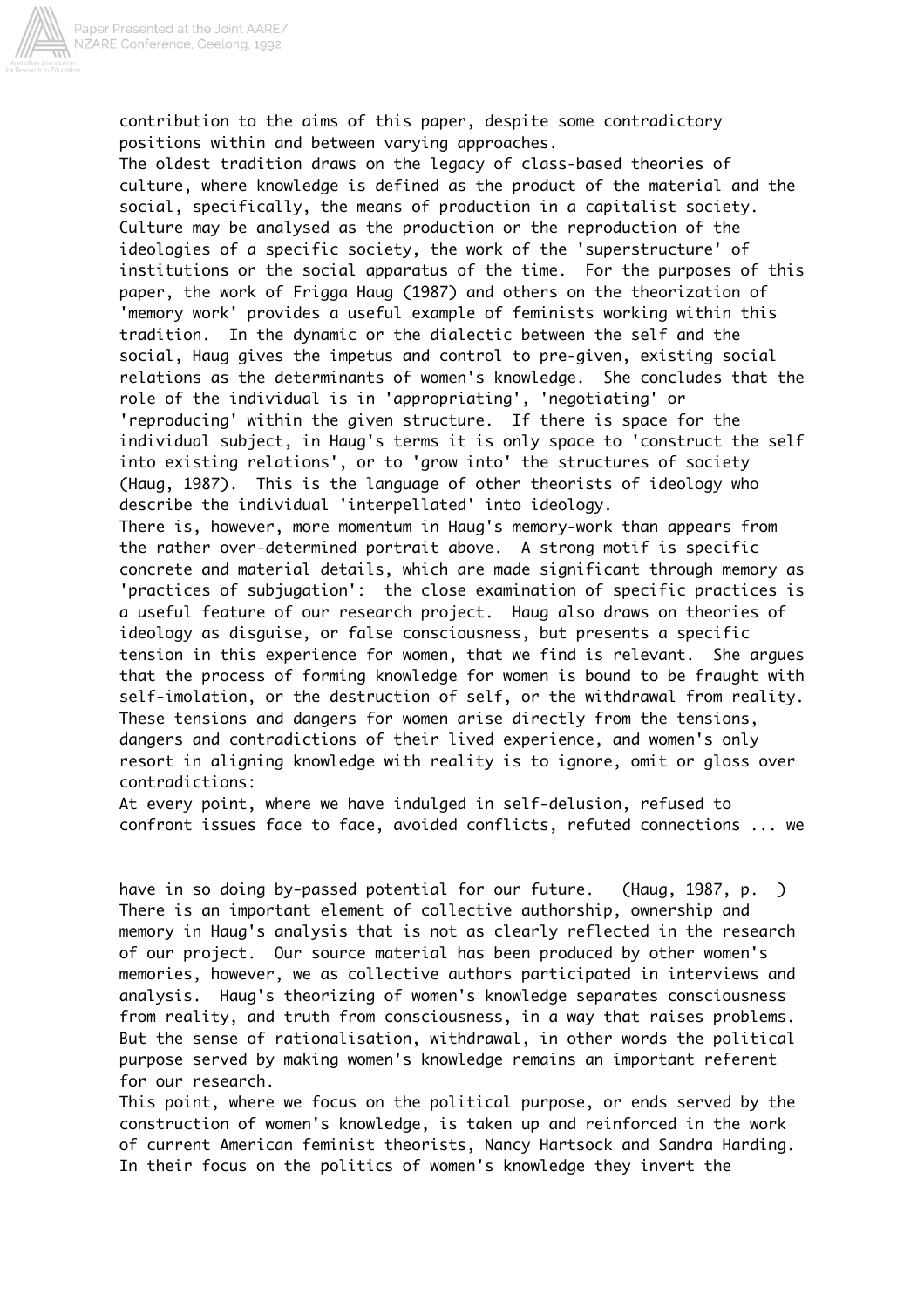

relations between individual and society proposed by Haug to say that it is the 'standpoint' of women that must be our reference in exposing the power relations in a society. As the class-based view of oppression taken by the proletariat is the legitimate position from which to understand class, so the standpoint of women allows us to understand the power of patriarchy. Another way of explaining this is to say that first hand experience and knowledge of oppression - the speaking position of women - is our only valid access to analysing power.

This is a view of women's knowledge which is more active and empowering, than that of Haug, because of its positive view of the construction, production and expression of women's points of view. It has the effect of legitimating, if not valorizing women's points of view, allowing space for subjugated knowledge and experience. As a frame for research such as our current project, this positive view of women's knowledge validates the collection of women's reflections, as the 'epistemology of power' derived from the standpoint of oppression.

This is the concept of women's knowledge that we find most useful, for beyond this Hartsock and others go on to privilege the standpoint of women, in an essentializing and reductive mode. They propose for example that the world view of women expresses a continuum beyond dualities, a unity of mental and manual labour, which is based on women's reproductive work. As di Stefano (1990) has pointed out, this is premised on a view of women as coherent social subjects, and 'women' as a potentially oppressive and totalizing fiction, excluding difference. Flax's extended critique is in similar terms: that Hartsock assumes the otherness that men assign women, by assuming that women, unlike men, can be free of their own participation in relations of domination (Flax, 1990).

While these critiques of the standpoint theorists of women's knowledge have some purchase, the work of Harding and Hartsock provides an important return to the imperative of women's points of view, and a sustained focus on the systemic relations of power that construct women's knowledge and memories.

The third approach to theorizing women's knowledge and memory takes as a framework assumptions about the momentum, movement and fracturing of the knowledge, experience and memory contexts. Feminists engaged with varieties of postmodernist theorizing write in a mode that takes its political engagement beyond the problematic dualities of self and structure of both the Marxist and Standpoint theorists. They offer a third frame for the research of this project, for they allow us access beyond a static reading of the texts of our students' memories and some understanding of women's resistance to gendered discourses and meanings. They also constrain us in the project of establishing a given reality established through the texts of our students' memories.

Women's knowledge and memory must be read as both a site, and an embodiment of relations of power, dominance and subjugation. The contestation involved in such a motif involves reading for contradictions beyond any notions of disguise, rationalisation or co-option. Women's knowledge is emergent, changing, not only through time but through its refraction of relations of power throughout. Dorothy Smith has developed this point further to argue that the 'texts' of women's knowledge have an active role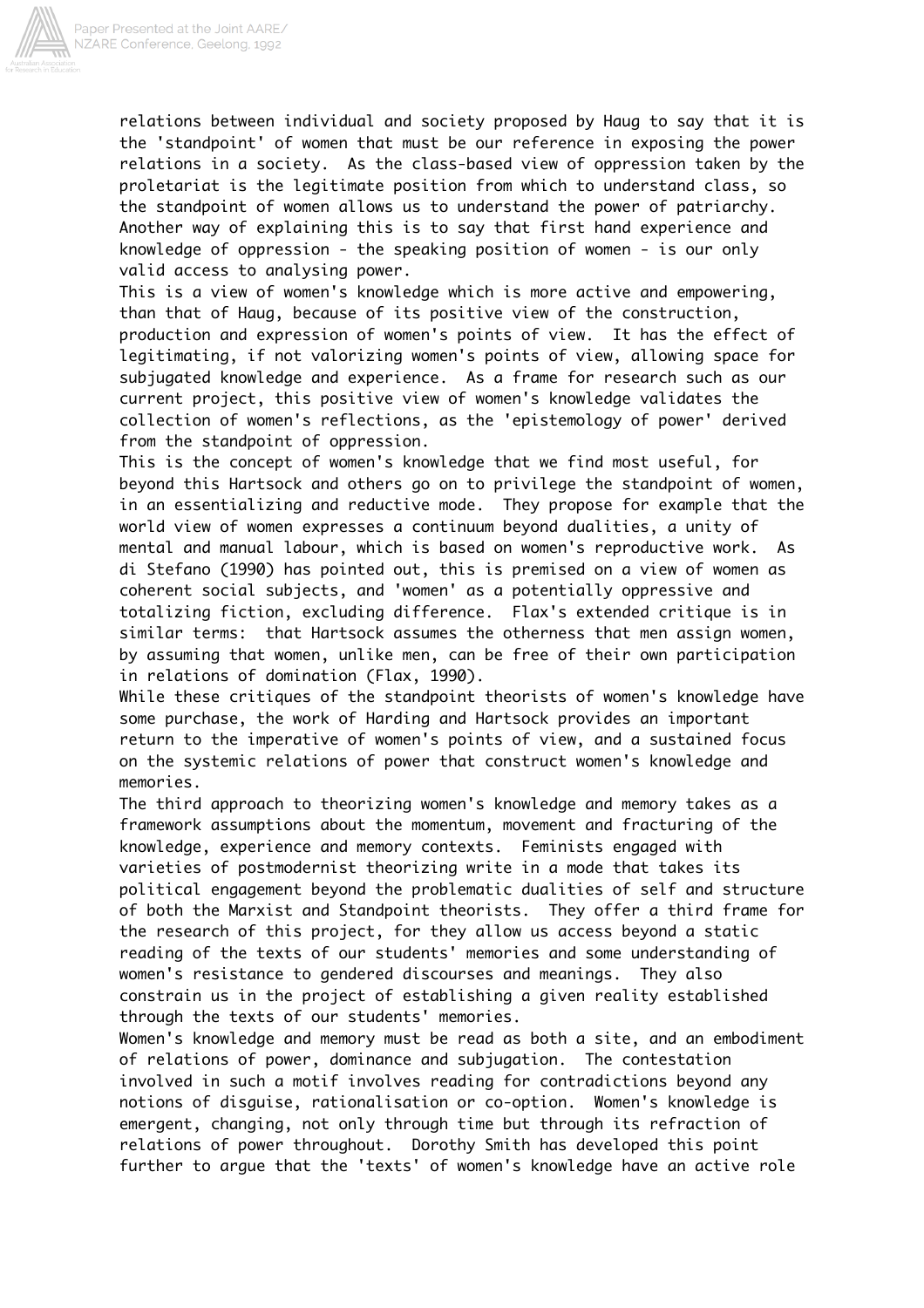

themselves as a material presence in social relations. Not only does women's language, and other cultural texts and artefacts reproduce reality

but they are active agents themselves in structuring that social reality, changing meaning for all (Smith, 1990).

An approach that recognises women's knowledge as a site or text also shifts our understandings of identity and subjectivity. Hutcheon's view is that the personal or the self is constructed by 'positionality' or a referenced property of experience (Hutcheon, 1989). Others describe identity located as a flux, or multiplicity, heterogeneity or plurality of different axes beyond any single subject position created by a unitary symbol, such as 'woman'. In our reading of women's texts we have to go beyond simple conceptions of 'gender identity' and 'women's experience' which we may 'read back' into our students' language. As Wendy Brown has persuasively put it, we must move beyond the mantle of truth worn beyond identity-based speech, to a more political view of women's knowledge:

We have learned well to articulate and identify our 'subject positions' we have become experts at politicizing the 'I' that is produced through multiple vectors of power and subordination. But the very practice so crucial in making these elements of power visible and subjectively political may be partly at odds with the requisites for developing political conversation among a complex and diverse 'we'. (Brown, W., 1991, p. 81)

The theoretical perspective framing this research project thus draws on a strategic move made by Toril Moi (T. Lovell, 1991, p. 375) to push beyond the impasse of opposing positions, and to draw out not only what is most practically useful for our current project, but approaches to understanding our students' memories that together provide us with a broadbased view of the potential for change.

### **language**

Feminist research has found that we can begin to understand better the position of women in society though the study of language and discourse (Cameron, Poynton, Gilbert, Spender, Threadgold). There are many different views of how language places women within society and therefore in relation to men. However, much of this research (Cameron, Fairclough, Poynton, Spender) centres around power relationships and how women through language have been alienated or oppressed in a patriarchal society. It is men who have the means to oppress, silence and marginalise women through language by denying them access to the most influential and prestigious registers of language in a particular culture (Cameron, 1985). It is the institutional and bureaucratic control of language that silences and oppresses subcultures, such as women and ethnic minorities, within a society. We construct meaning differently because each individual has a different experience, but more generally, because in patriarchal societies males and females are allowed a different range of experiences. For feminist poststructuralism, it is language in the form of conflicting discourses which constitutes us as conscious thinking subjects and enables us to give meaning to the world and to act to transform it. (Weedon, 1987, p32)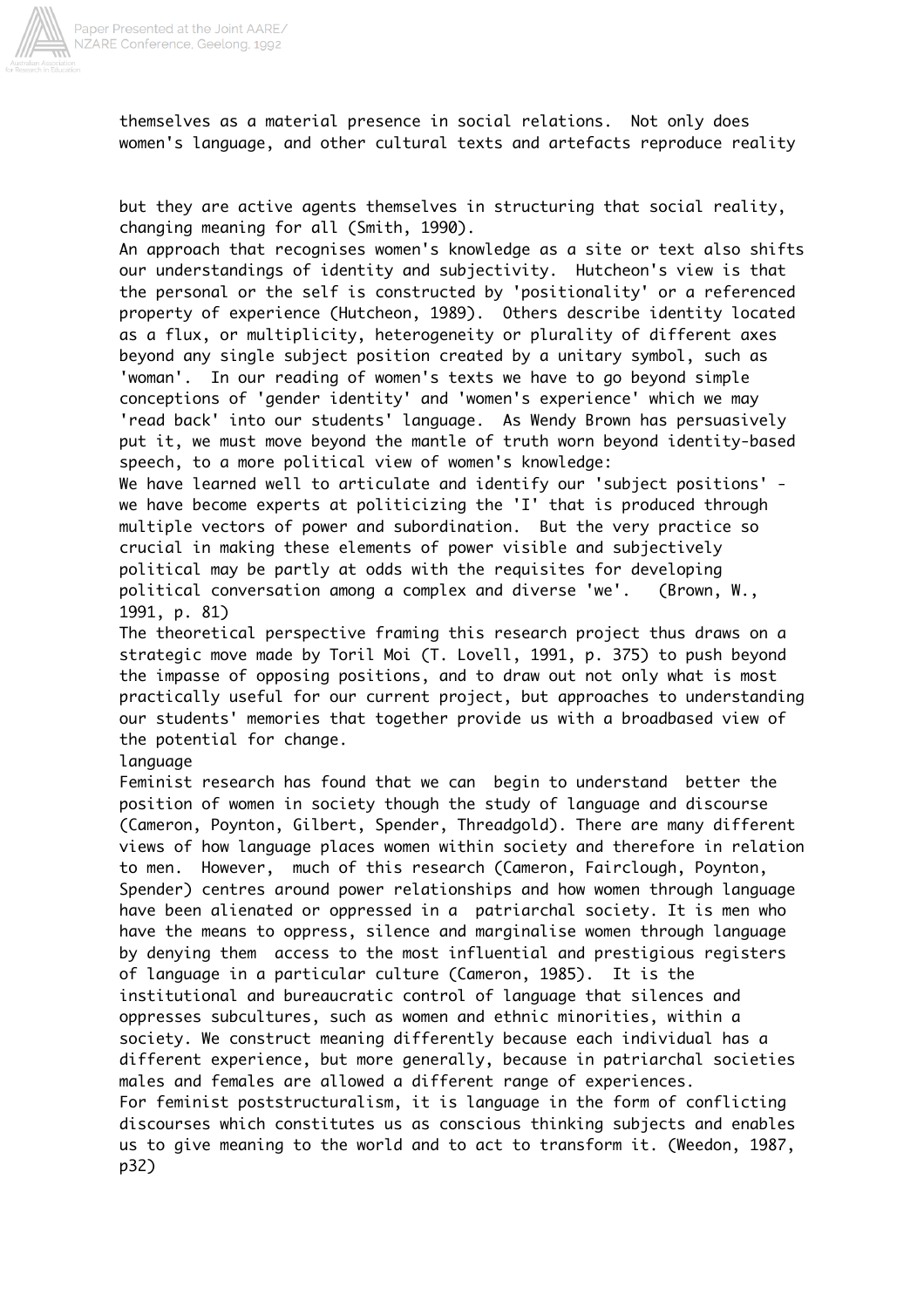

Girls and boys are very specifically socialised into female and male gender roles (Walkerdine, Gilbert, ). This socialisation can be examined through the discursive formation of the subject through the use of language. How we communicate about and to females and males has been shown to be different (Cameron, Poynton, Spender). Research of, for example, grammatical constructions, lexical sets, use of intonation and discourse styles are often judged as being more or less acceptable, according to whether you are female or male. This then realises power relationships which can be expressed through common sense understandings and ideology. Fairclough(1990) discusses these connections between language use and unequal relations of power and the effect that class and ethnicity have in maintaining these unequal relationships.

The extent to which ideological variation becomes a social struggle can be better understood by studying the language. Fairclough(1990) highlights how communication is constrained by the structures and forces of the social institutions in which we live and function. In these interviews these are the school and those who work within it, the women students' peer group and their families.

Keeping in mind that it is the memories of the first year students and

their perceptions of their years of schooling, it is important to reflect on how the kind of analysis that we engage in is influenced by our role as listener. It is true to say that there will never be equal relationships in any conversation given the role of speaker and hearer. The number and place of agreement, interruption, request for clarification etc,.. will always influence how a person constructs and positions themselves. In any conversational analysis both parties' language should be taken into account, however, in these interviews I am concentrating not on the relationship between the interviewer and interviewee, but rather the social relationships which the interviewees conversation reveals about themselves and their 'real world'.

How a person is positioned within society can be influenced by whether you are female or male. Bronwyn Davies makes an understanding of how the female students in these interviews have positioned themselves and have been positioned by other people.

Discourse always requires a speaking position -a position from which authority is exercised - and a spoken subject, a person brought into existence through the exercising of this authority. (Gilbert, 1991, p. 42)

These interviews show the extent to which the students subjectivity and their interpretations of their schooling experiences are shaped by the discourses of gender to which they have access, namely provided by their teachers, and peer group and which they have taken up as their own (Davies). It is revealed that these students have been interpellated (Althusser) into the social world via the dominant discourse of gender which serves to keep the male/female dualism in tact and in fact they have taken these discourses on as their own. They have learned to interpret their own lives and the lives of others within these dominant discourses.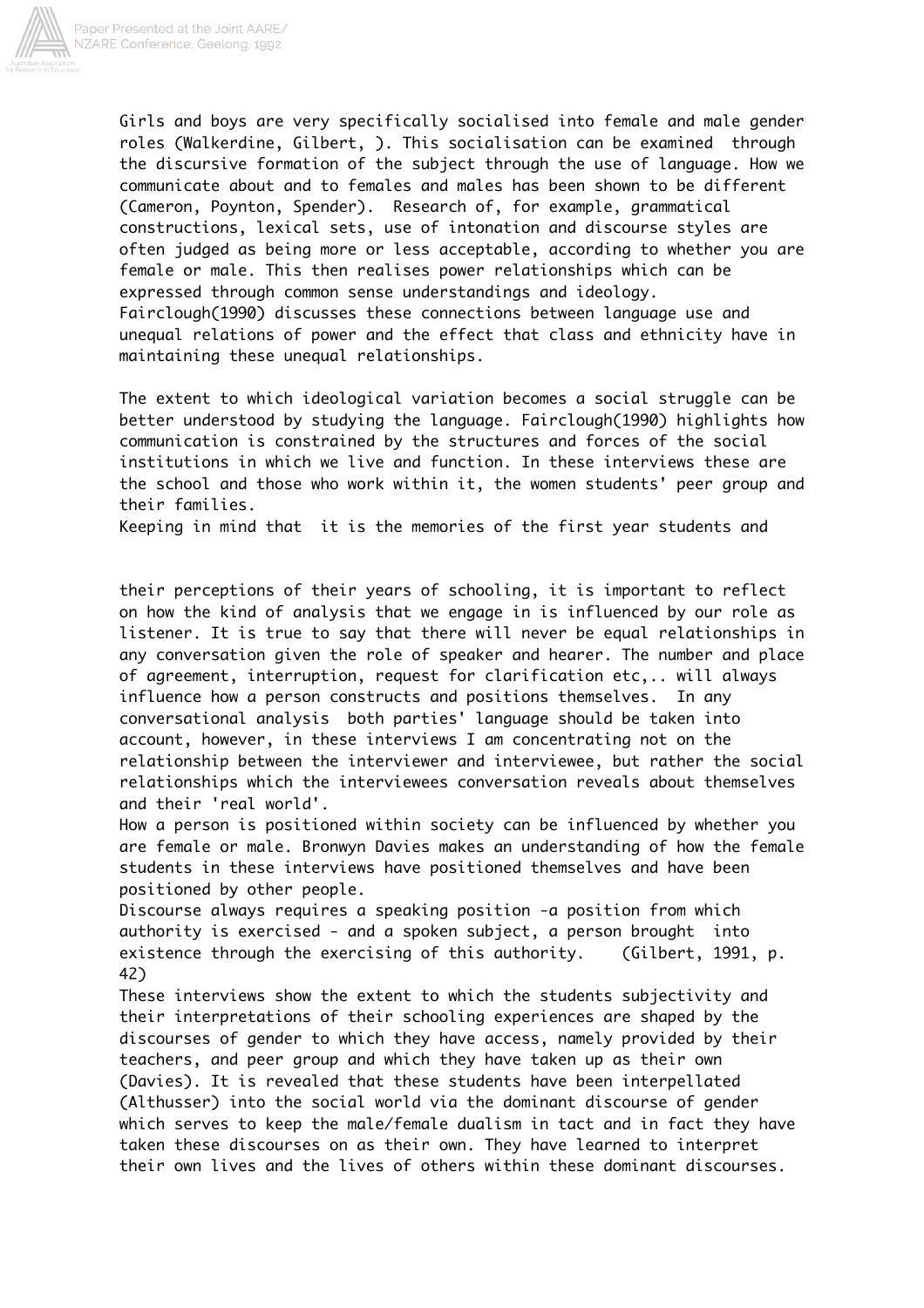

teachers' positioning of students When we compare the language used about girls by girls and the male other, the instances of sexual harrassment and the accepted behaviour of boys by teachers discussed in this paper, the teachers' expectations and positioning is somewhat extreme. The language CN11 uses to describe an occurence whilst on school camp and which culminated in one girl's face being slapped by another's as she came out from her cabin illustrates how girls take on the all inclusive 'we' 'we' were told off really badly......'we' were told off because 'we' acted terribly.... and that 'we' should have known," even though the "really bad bitch fight" only involved two girls, and their 'helpers', fighting over a mutual boyfriend, "... the girls were suspended for a week - both of them" and through mob-type language positions the 'accused' by the use of demeaning language "and their two little helpers, each had two little helpers. Bodyguards we called them." CN11 reinforces the different attitudes of society to how boys and girls should behave: because we've been brought up to believe that we're so different, there's always been 'oh boys are meant to do that, and you're a girl and you're meant to do that', and that's the way we've been brought up. It was also common for girls to be positioned into the quieter, less dominant one through the teacher's language The teachers used to say 'look at the girls they're sitting nicely and quietly' (C.N.9&10). well you're just a vegetable.. (CN14) that's not the way a girl acts.... like they'd tell her (a friend) 'yes, you're a tomboy, I expect this of Darren or I expect this of ...... but not you'. They expected the girls to be very nice and serene and quiet and the boys they were expecting to be a bit more noisy and so forth.. (CN16) Some teachers say, 'I expect the boys to be noisy, I don't expect the girls to be. (L.B.) Gilbert (1991) says gender identity is centred on appearance and sexuality, and media texts are central in the construction of this identity. This is illustrated by the following remark (underlined) made by the headmaster of a co-educational school when he told the class off 'our class was being told off pretty badly... and he called us barbarians raiding villages or something, and all of you Big M girls, with your little mini skirts..." (CN16)

"The content of adult talk may contain one set of messages but the discursive practices engaged in may encode, through metaphor or through habitual and unexamined language use, an entirely different set of messages"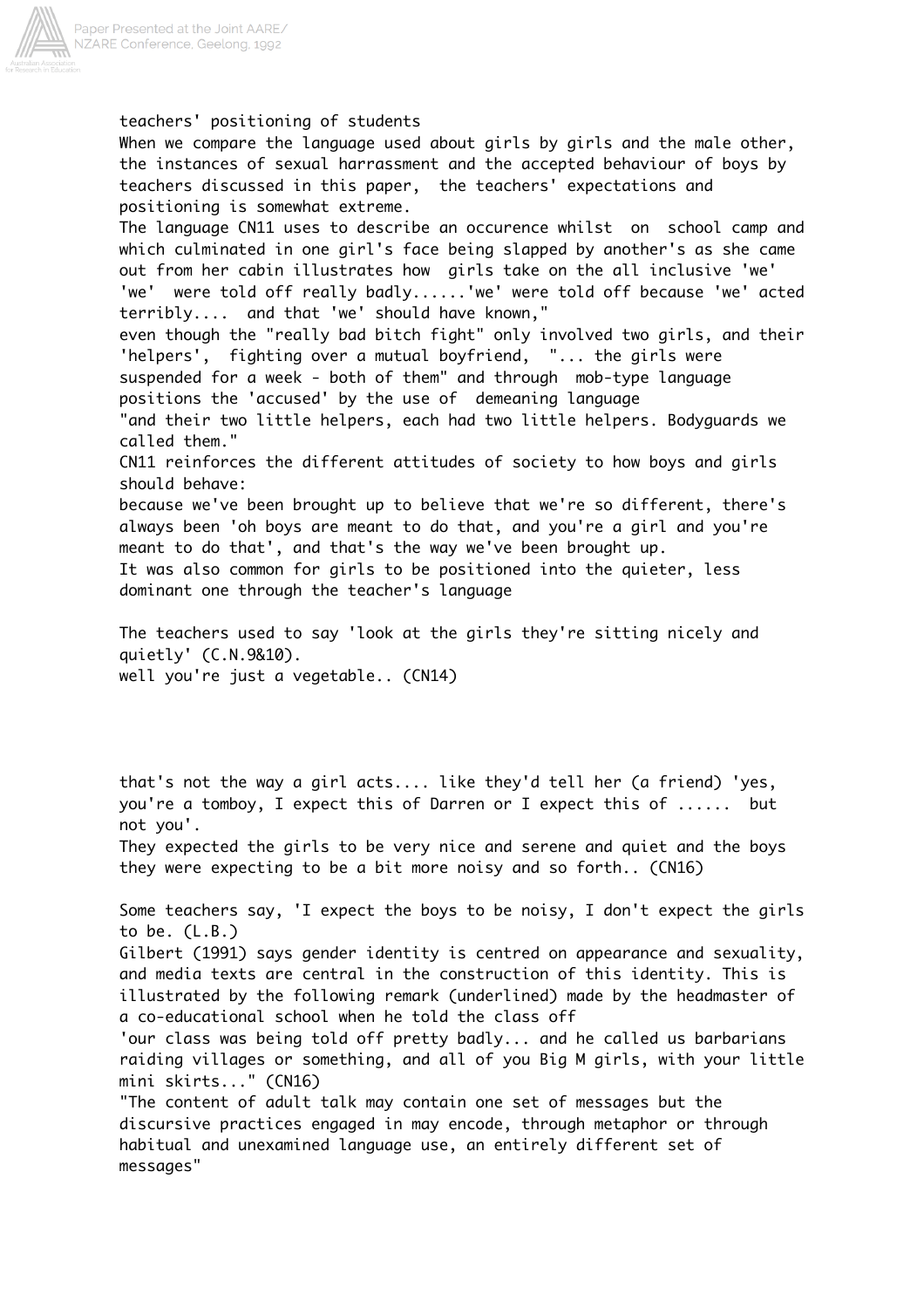

students' positioning of themselves During the interviews it was common for the women students to place themselves into incompetent positions (see CN14 above underlined) and in many cases used the pronoun 'I' rather than 'we' . For computers I was hopeless at computers I was just terrible, he just thought I was a total complete idiot, because I couldn't understand how these computers worked, that was just towards me because I couldn't pick it up I was just so dumb but I don't think he ever thought it was us females being dumb just me." (CN11) A11 does align herself as being one of the girls "us females" but isolates herself through the contradictory phrase "just me". The poststructuralist world argues that the person is not socialised into the social world but interpellated into it. That is they are not passively shaped by active others, rather they actively take up as their own the discourses through which they are shaped. 'girls can do it as as well as boys' assuming that boys do it well all of the time and is therefore putting girls down. (CN8) Examples of girls using derogatory language towards each other was quite common. The language used was usually borrowed from the terms boys used as derogatory remarks towards girls. Slut, moll, bitch, especially in high school among the girls, 'she's a bitch, or she's a slut' Used: "If she was going out with somebody else's boyfriend, or she done something behind another girl. It had to do with boys mainly." (C.N. 11) Some of the language girls used to name their actions and to name themselves and other girls in their classes placed them in a negative position "..we had one really bad bitch fight..." "...their two little helpers... "... a total complete idiot..." ".. cat fights. The usual 'bitch' and things like that" (A16) '..there were a lot of what I would call very bitchy females.." CN14 when asked about name calling agreed that whilst in Primary school it was just the usual things like (the boys said) 'you haven't got a hope in catching this ball' or 'you can't kick' and 'you're a sissy' and all those sorts of things, it was just the normal things that they say. (However it is noted that in Secondary school CN14 becomes so intimidated by the teasing she cannot contest her position.) oh don't choose girls" oh yuk, girls - germs " and "You can't play here -you're a girl." (D.G.) Of three boys who had started ballet classes when offered at their recently formed private co-ed school only one remained at the end of second term.

pay a man by calling him feminine (Campling, 1989) "oh, you're a sissy, you're doing ballet".

These boys were ridiculed in what is seen to be the worst insult you can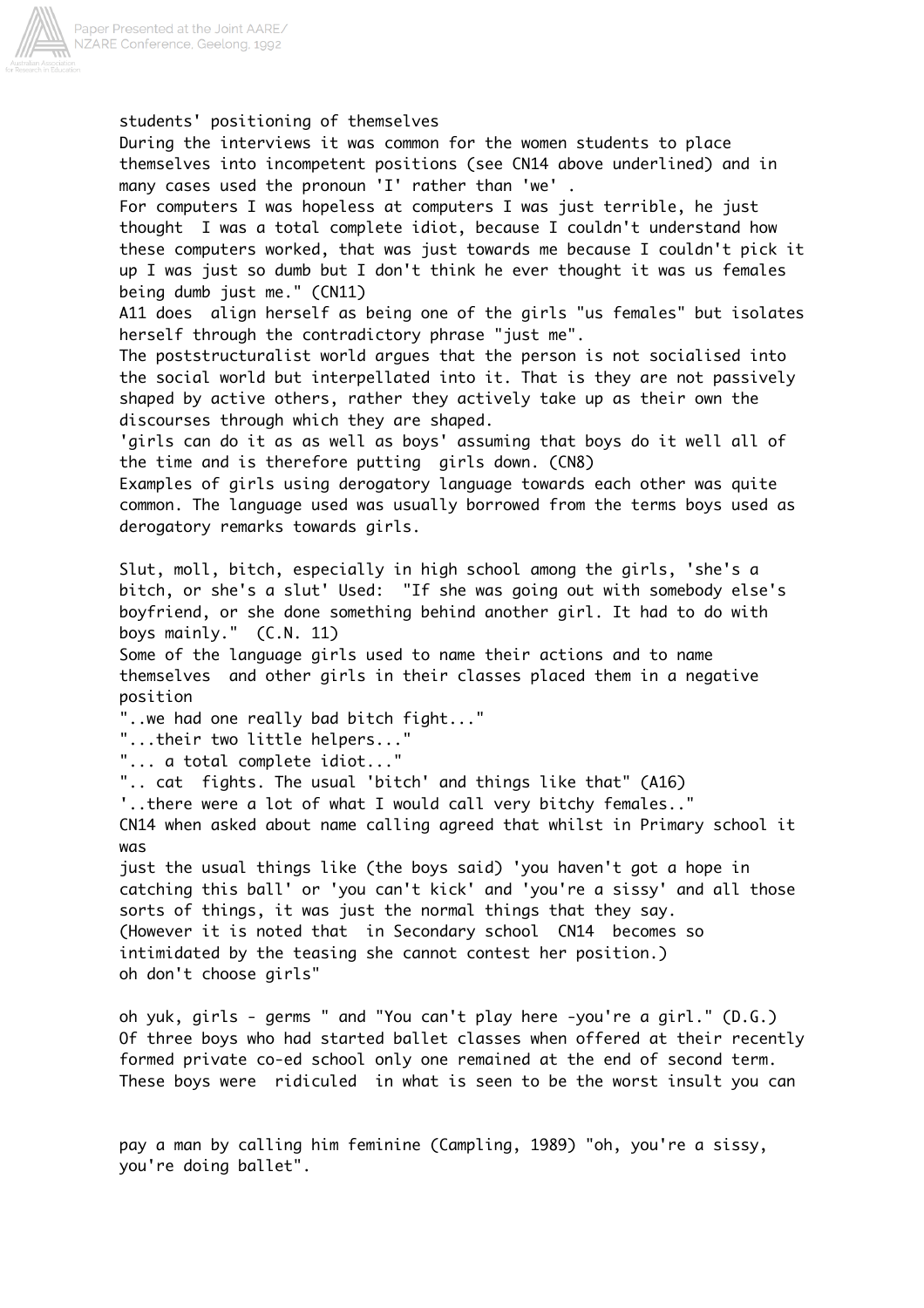

The discursive positions allowed by these girls (and boys) during their Primary and Secondary schooling were limited by the schools attitude to boys and their stereotypic positioning of girls by their male and female peer group and their teachers.

The ways in which discourse constitiutes the minds and bodies of individuals is always part of a wider network of power relations, often with institutional bases. (Weedon, 1987, p108). contradictions in language

Although society has always recognised contradiction as a logical concept naming a relation between propositions it has also been a general metaphor for incompatabilities of many kinds (Davies and Harre,1990). However, the deconstruction of modernity(Weedon, 1987, Walkerdine,1985, Haug, 1987) has allowed us to question the interpretation of contradiction.

In a poststructuarlist analysis, the person who makes a contradictory statement is more likely to be seen as being positioned within and constituted through contradictory discourses. ( Davies and Harre, 1990, p4).

A person who appears to be making contradictory statements is seen to be inconsistent, not understanding or interpreting the social world 'appropriately'.

The guys were much louder, the girls would talk among themselves in their little groups, the guys would yell from one side of the room to one another. The teacher was quiet and didn't know what she was doing, the guys would yell and pick her to bits and the girls would just talk quietly and nastily about her or him. (C.N.8)

However when asked about who took over in class, C.N. 8 reveals details of her own particular class which had "5 guys and 14 girls" and although she says the boys were loud and vociferous

"the girls definitely took over they were in control of everything....... (Interviewer:Was it easy to have a turn?) "When the guys got to it , no." (CN8)

C.N.16 when discussing how students behaved in maths: However C.N. 14 also states that when she was constantly teased in the playground

So it was easier to fight against the teachers rather than fight against the boys in the classroom. It was alright to be "a disagreeable child" but teasing in the playground was too powerful to be fought against. Davies and Harre (1990) state it is the discourses with their contradictory assumptions or imperatives, rather than the person who may need remediation. These female students speak from many different subject positions. They see themselves in different roles at different times moving from adolescence to adulthood, from a student at school to tertiary student, involved in different relationships- girlfriend - boyfriend, girlfriend-girlfriend, mother - daughter, father - daughter and, having to interpret the difference between feminism and femininity. Students positioning of themselves is very contradictory. While society is still presenting a feminine subservient position our research has shown how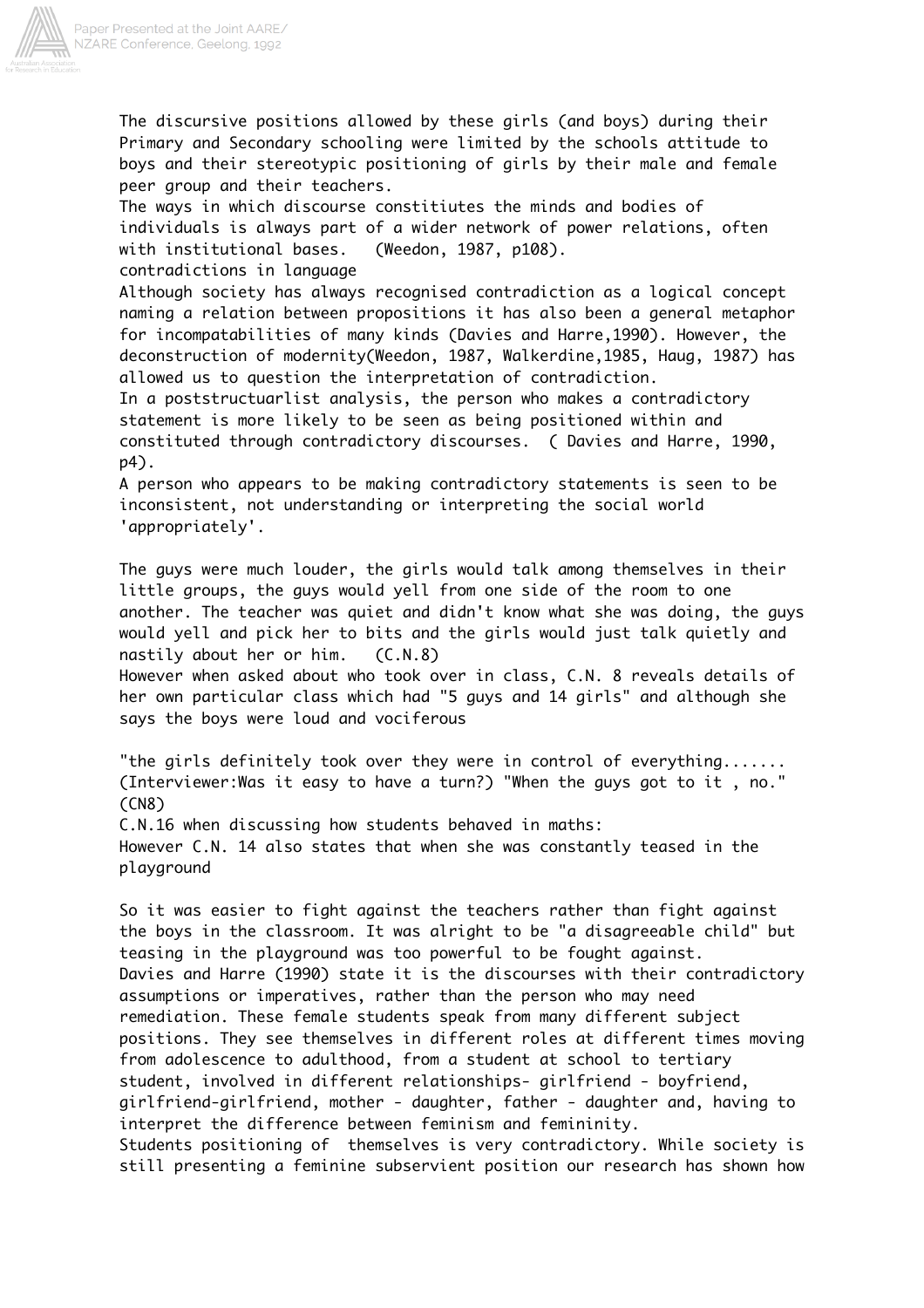

difficult it is for students to take up any other positions. This is an area that the gender inclusive curiculum needs to address. cross cultural understandings of gender positioning it was O.K for boys, but not girls.

Whilst Federal and state policies are in place concerning the education of girls, and recent Ministry figures indicate that there are increasing numbers of students of non English speaking background in schools, the policies are written from the dominant Anglo–Celtic perspectives. The students fall into a number of different categories, from the recently arrived immigrants and refugees, to those students born in Australia whose family language and community contact outside school is for the most part non English speaking and culturally non Anglo–Celtic. These students have ben identified by DSE as requiring specialised assistance, and some are provided with specialist teaching. If the DSE sees being of non English speaking background a disadvantage in our schools rather than an additional resource, then it is appropriate to examine gender equity policies appropriateness for the education of girls from non English speaking backgrounds from a similar perspective.

The 1975 policy document Girls,School and Society which has had far reaching implications for the education of girls, was working from a deficit model. To be a girl of non English speaking background was to be seen as at a disadvantage. To what extent has that position changed today? When one considers the policies in relation to the gender inclusive curriculum and the education of girls there appears to be remarkably little research and even less which takes into account the different backgrounds of the students in schools and the implications of this for such policy development. (Tsolidis 1988,Kenway 1990). There is a 'significant silence' concerning the response of parents, students and teachers on the implementation of these policies (Kenway 1990).

Before making any comment on students of non English speaking background it should be pointed out that in attempting to form any generalisations from the research we must at the same time resist any resulting stereotyping in terms of cultural difference. Students of non English speaking background in schools represent a wide diversity of backgrounds in terms of class, educational backgrounds as well as ethnicity and gender (Tsolidis1988). Keeping this in mind, parents of these students will hold a wide range of values with regards the education of their daughters, as indeed, do all parents.

I suppose different values at home and that sort of thing. When you comeinto contact with the school, I've been taught differently at home. (A9)

For some groups in our community higher education for women is still not an option. Thus the only women interviewed in this project came from families where tertiary education for women, albeit only in certain fields, is an option.

Although there are a considerable number of students of NESB in the first year enrolment only a few students were interviewed in the random sample.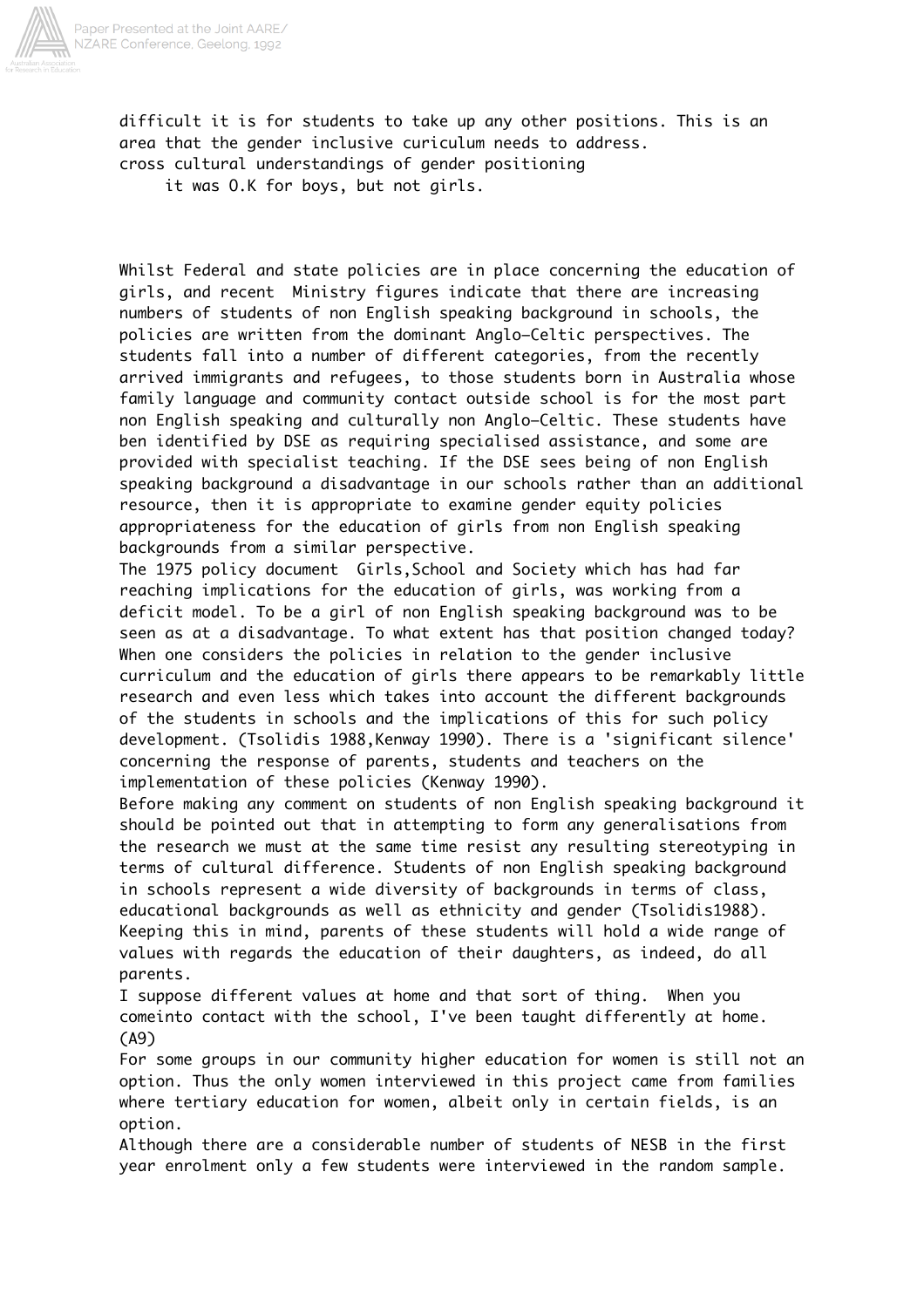

The findings were similar to much other research in the area in that almost all students in this group commented on their parents concern over the seemingly 'free' behaviour between boys and girls in secondary school, in public and within the Angloceltic community in general. A number of girls had been placed in single sex secondary schools as their parents believed that this would 'protect them' from the inappropriate behaviour in coeducational schools.

Previous research (Tsolidis1988, Kalantzis et al 1990) has shown that in many immigrant families gender positions for girls are strongly defined by their own cultural positions and at times these attitudes are contrary to the policies put in place in schools.

 ...progressivism and multiculturalism are only rhetorically open doctrines.Rather ironically, the liberal culture which is ostensibly so open to difference and change, finds itself at odds with those traditional immigrant cultures which are not open, those which believe that school is a place where fixed knowledge is imparted in an authoritarian structure, those which include a long tradition of sexism and racism and so on. (Kalantzis et al 1989)

Whereas in primary schools NESB girls mix freely with all groups of students, in secondary schools, when parental values seem to the girls to come into most conflict with the everyday life of secondary students, girls tend to mix more with other NESB girls as there is a shared understanding

of their dual value system..(Kalantzis 1990)

Most immigrant groups maintain very tight control over their girls social life and treat the boys quite differently.

Boys said that when they got married their wife won't work. Or they expect to have a virgin. (A1)

As a result some girls found their only opportunity for any social life whilst at school was within the close confines of family approval. Thus some found the freedom they encountered at University came as as welcome relief to their school experience, whilst others felt their parents attitudes still interfered with them having any independent social life.. Although some women students expressed frustration at their parents attitudes few contested them. Some did go to great length, usually with the cooperation of male relatives, to have more 'freedom than their parents would have approved of. However for many of the girls this left them in a somewhat powerless position with these boys who were thus able to wield a certain amount of control over these girls during their school days. Some women commented that this 'supervision ' remained at University, to their frustration.

The range of careers deemed 'suitable' for young women of NESB appears more restricted than for other students. (Kalantzis et al) The most suitable courses for women appear from this sample to be law and business. Nursing and other health professions, so often seen as traditional 'female 'professions, are not considered suitable for these students by their parents. Some families opposed their daughters entering teaching, but most approved. At the time of research the entry score for teaching was quite low, so that in many cases, this was the only course to which the women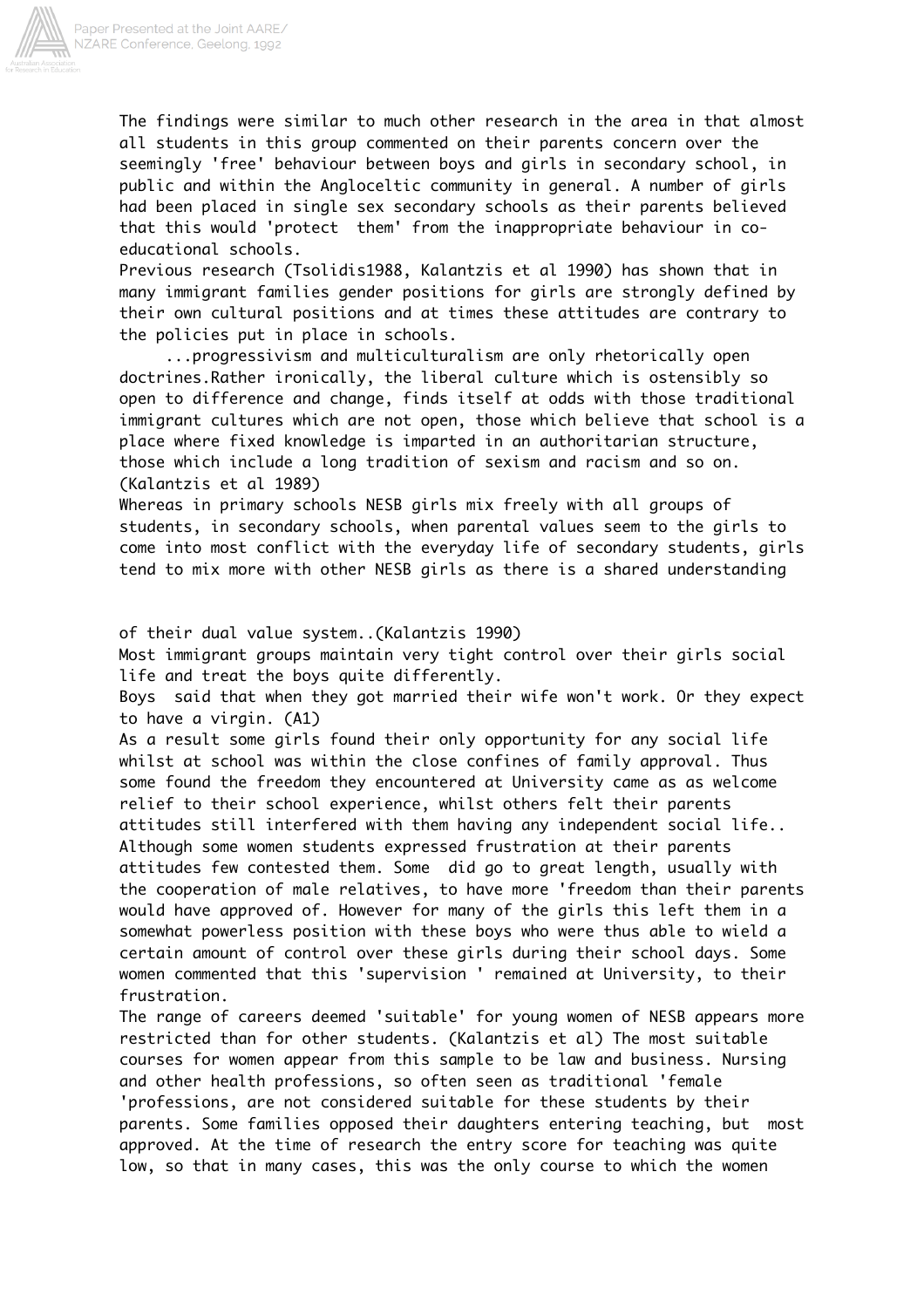

gained entry. Teaching has traditionally been a male working class and female middle–class profession amongst the Anglo–Celtic group. (Blackmore) This class and gender positioning amongst this sample group could be further examined in the future.

Many of the students appeared to have no knowledge of any gender inclusive policies or practices at their school although they were well aware of equal opportunity policy and practice. They did not relate these policies to themselves in terms of supporting their own or family values, but did notice some inconsistencies in teachers' behaviour in this area, in this case in teaching 'reproduction' in Science.

Several commented on the 'hassling' that girls experience but seem to accept this as a natural part of schooling rather than something that 'should be dealt with'.

I think I found your family background played a big role there, where you lived and your ethnicity, all that sort of portrays heavily on whether you do use terms like that. (A4)

There seems to be a view that such 'hassling' should be controlled by the individual classroom teacher, and stopped by the teacher rather than have a broad school based policy. In this women from all backgrounds held similar views. Several expressed anger and frustration that they did not enjoy this behaviour and that this unruliness supported their parents' view that the schools were jungles and their own values did not have much credence within the school system (Tsolidis)

The gap between parental expectations of and attitudes towards schools by parents of students of NESB does not appeared to have narrowed much over the last twenty years.

It wasn't' until my late years at high school that I went to Camp. It clashed with their values. I remember I did everything against it, I asked teachers to come and talk to my parents, but no, that's my answer. (A9&10) Most schools still deny ethnicity in practice in that they rarely give support for cultural, language or religious maintenance and few schools teach the students' own languages. In practice all students are somehow expected to fit some ideal 'norm' which appears to be that of the dominant Anglo–Celtic group. To accept such differing values in real terms in our schools would challenge many of the accepted positions held in the policies purporting to offer 'equal opportunity'. At the same time schools must resist falling into the pattern of celebrating difference whilst re–inforcing the dominant ideology.

One can find today many examples of 'good practice' with regard to schools' attempts to involve their community in participation and decision making. But while the every day practices of the schools seem to the parents to be at odds with their own values, one cannot see the distance between the two groups lessening. Whilst in primary school, many women spoke of how easy it was to have friendships with girls of all cultural backgrounds, in secondary school, when their parents became more aware of how their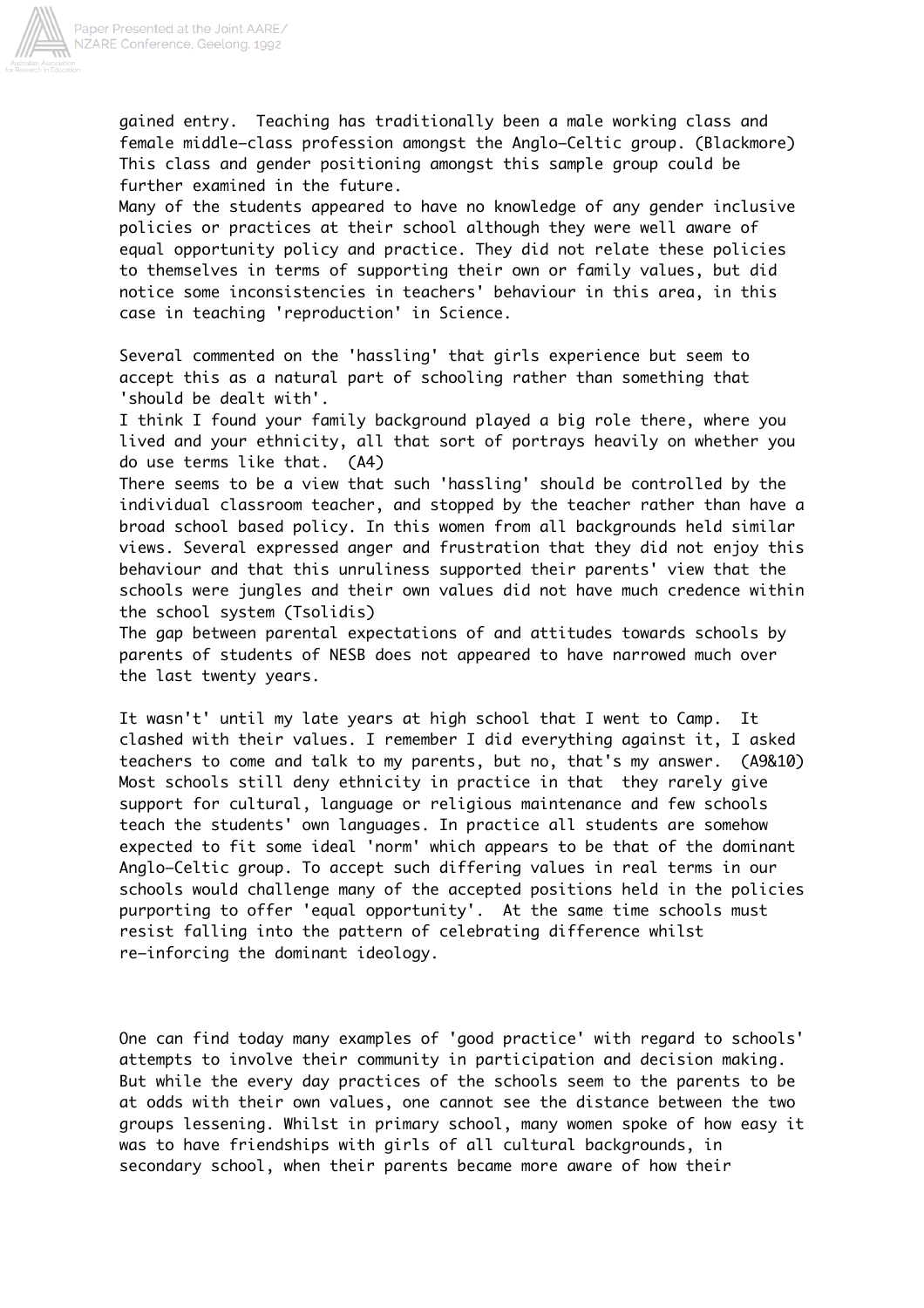

daughter's peer group behaviours appeared to be at odds with their expectations and norms, it was easier to form friendships only with girls of similar cultural backgrounds, who were experiencing similar concerns from their parents, than to try to sustain friendships with girls from Anglo backgrounds and have to all the time be explaining why you were not allowed to do something. Thus school, rather than breaking down the barriers between the groups, served to reinforce them.

It seems that one interpretation for this situation could be that the curriculum theorising on which current curriculum policy and practice is based has been shown to be inadequate in catering for the diverse groups of students within the schools and with individuals within those groups. The National Policy mentions that it should 'include the contribution of women from all ethnic backgrounds and social groups (p51). Whilst policy which is claiming to maximise the involvement of the stake holders the students, parents and teachers, but many of the parents and and students from cultural backgrounds other than the dominant Anglo –Celtic, see the activities and practices of the school other than those with which they can identify, this disjunction will continue.

Previous research has shown resistance to the curriculum by 'disadvantaged groups of girls (Jones, Anyon, Lather, Ellsworth, Tsolidis,Kenway) questioning the way in which certain groups are objectified in education. Rather, the inability of schools and teachers to provide an environment in which difference can be accepted, supported and theorised, raises more serious questions about curriculum theorising today. Perhaps it is time to look again at progressivism in terms of curriculum theory, in the light that this approach to curriculum renders students of difference, whether by ethnicity, class or gender, invisible. (Walkerdine 1987, Kenway 1990). Progressivism makes the product of oppression, powerless, invisible.It is rendered invisible because within the naturalised discourse it is rendered unnatural, abnormal. (Walkerdine, 1987)

Resistance to such a curriculum is seen as regressive, and not given credence. If individuals or groups are seen to be 'irrational' in their resistance to the dominant , liberatory ideology, then the possibilities of resistance for girls coming from such marginal groups, are severely limited.

One of the ironies of the culture of liberalism, working with concepts like 'rights', participation, control and empowerment', is that ,whatever the practical virtues of getting parents involved, and however much they connote community access, they are themselves culturally alien, even culturally threatening, terms to many people. They work well in the culture of the liberal individual, confidently able to avail themselves of their rights of participation. (Kalantzis et al)

To develop a curriculum which was truly inclusive of cultural difference would challenge the 'rationality' of many accepted educational principles. It is time to re–examine the role of the curriculum in reproducing inequality within our school systems and in supporting students, parents and teachers in their attempts to contest, construct and find a voice for their own views on a gender inclusive curriculum.

sexual harassment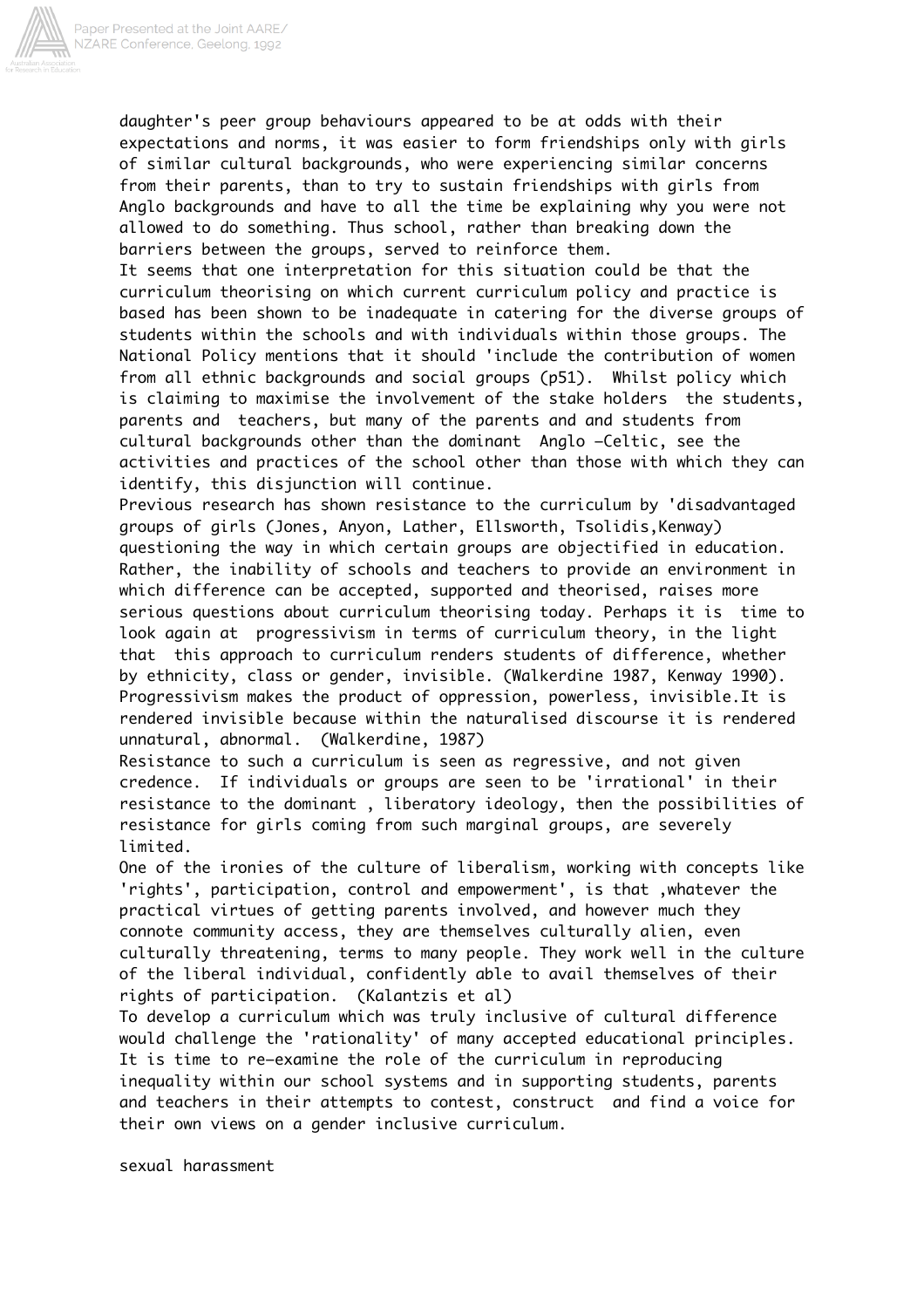

Sexual harassment has been conceptualized as the confluence of authority (power) relations and sexuality (or sexism) in a society stratified by gender (Fitzgerald, 1990, p. 38). The 'power' referred to by Fitzgerald is of two kinds: one deriving from a formal role, for example, teacher and the other, an informal kind which arises from the male sexual prerogative implying that men have the unfettered right to initiate sexual interactions or to assert the primacy of woman's gender role over that of others roles, for example, student (Fitzgerald, 1990, p. 38).

The consequences of sexual harassment are not insignificant to victims. Psychological problems, physical illness and lowered educational aspirations have been noted (Paludi, 1990). In addition, acts of sexual harassment signify to victims that they are seen primarily as sexual objects, are not being taken seriously as students and are not being accorded the personal respect that they are entitled to expect of others (Davies and Campbell, 1985).

In schools, sexual harassment is expressed in a number of forms. For instance, boys frequently make insulting and abusive remarks - often sexually focussed to girls. This happens in the school grounds, as the students move around inside school buildings and in classrooms (Dwyer, 1990, p. 24). It may also involve physical contact as, for example when a girl/woman is patted, stroked, hugged or held against her will. It can involve being pinched, squeezed, grabbed, groped along with more serious sexual assaults. However, it does not necessarily involve contact. According to Halson,

Sexual harassment may be verbal or psychological: staring, leering, standing too close, being followed, threatening body postures, sexual remarks or taunting, obscene gestures or jokes, explicit conversations about sex which cause offence as well as subtle or explicit pressure for sexual activity. (p. 131, 1990)

Similarly the Commonwealth Government's National Policy for the Education of Girls defines harassment as:

unwelcome language and/or conduct of a sexual nature which does or might disadvantage the victim in employment or education. This kind of behaviour takes as many forms in schools as in the wider community, ranging from socalled teasing and bullying of a sexist kind both verbal and physical, through to harassment of a more explicity sexual nature. Although it extends to both sexes, girls are the main victims. (p. 54-55) One of the particular difficulties in dealing with the more common forms of sexual harassment is that they are often trivialized or dismissed as 'inoffensive' or 'friendly' or 'just teasing'. This attitude functions then to absolve teachers from any responsibility to intervene. However as Clark (1989, p. 4) points out sexual harassment is not the same as teasing: It is not an individual act of meanness by one child to another, because there is a power dimension involved. There is a fundamental difference between put-downs based on differences of power (gender, class, race, and ethnic based harassment by a member of a powerful group to a member of a less powerful group) and put-downs which are individual acts of meanness and disrespect. The former might be done by one individual to another but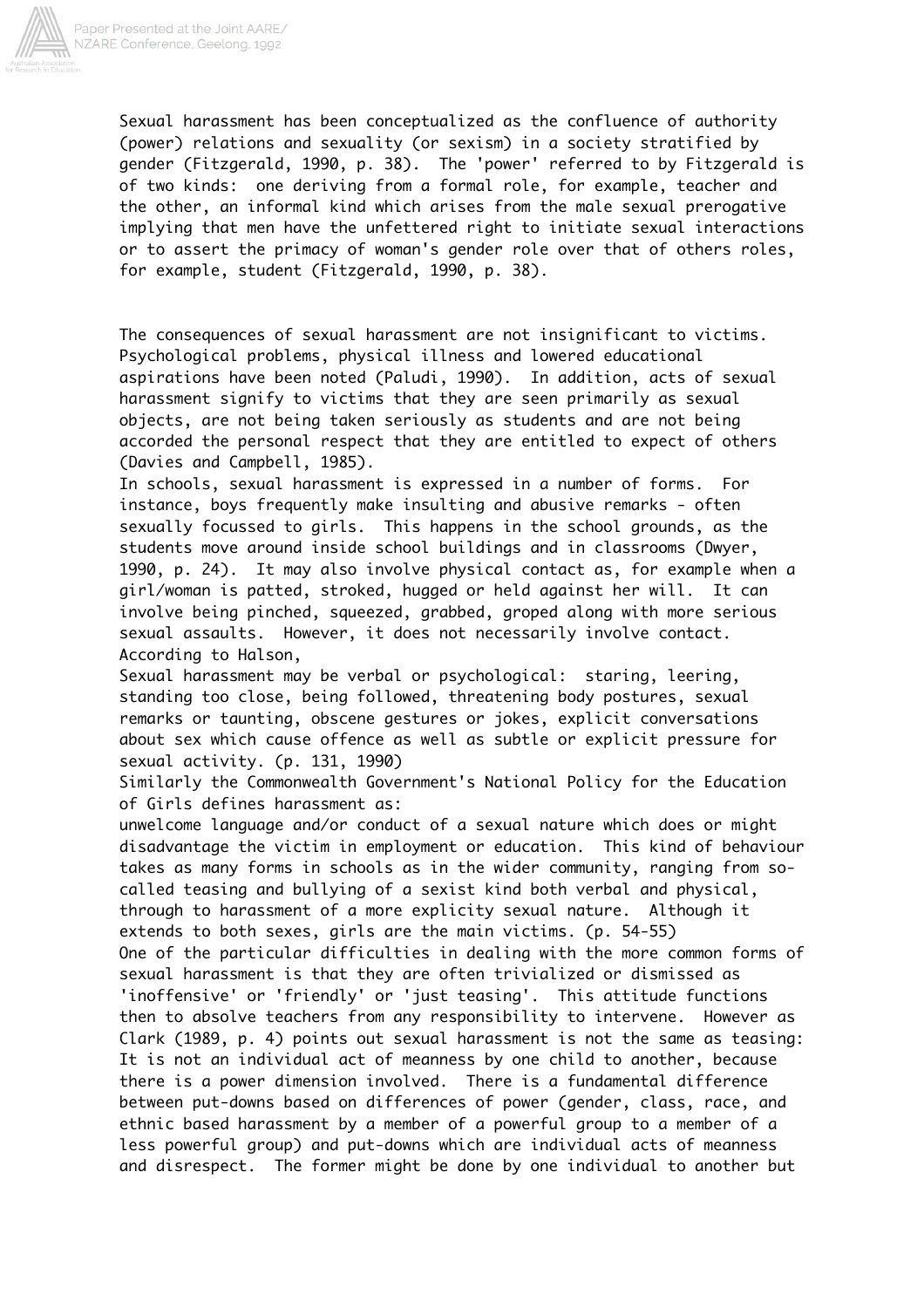

they affect members of both groups and legitimate the power differences between them. Sometimes boys use sexual harassment to keep girls in what is viewed as "their place".

Clearly the key issue in distinguishing between friendly banter or flirtation is that it is not mutual. More to the point, it is unwelcome, offensive and/or threatening. On this view what is defined as offensive falls within the ambit of the victim. But how accurately do victims perceive and identify harassment?

Recent reports (Halson, 1989; Brodkey & Fine, 1990) point to evidence of confusion and denial when young women encounter sexual harassment. The statement "I don't think he meant it" occurs repeatedly in victims' accounts. At the same time Brodkey and Fine note a tendency for young women to reflect on their experiences in a disembodied fashion. Victims separated their minds, thoughts and feelings from their bodies' actual physical 'presence' during the incidents - presumably in an effort to suspend ethical and moral judgement on their male mentors/supervisors. As Halson (1989, p. 133) points out, there is a widely held (albeit mistaken) view that sexual attraction (not men exercising power over women) is the basis for such behaviour.

In the context of the present study it is therefore appropriate to focus on four main issues:

1. Awareness of the broad range of behaviours which comprise sexual harassment. That is, how do young women and men perceive sexual harassment in schools?

2. Support provided by school personnel for contestation of sexual harassment by victims. That is, how do teachers respond to such events?

3. The types of attributions made for sexual harassment. That is, how do young women and men explain sexual harassment?

4. Possibilities for change. That is, how do young women and men see the possibilities for changing the societal and educational practices which give rise to sexual harassment?

students' awareness of sexual harassment

Opinions expressed about about verbal and physical harassment ranged from moral indignation that it might happen: "Some girls were unjustly referred to as sluts, tarts, bitches" through victim-blaming: "They deserved to be called names because the way they dress or wear make-up was inappropriate" to denial: "It won't happen to me".

Also prevalent was an unwillingness to attribute responsibility to boys. Having witnessed an incident in which a girl was accosted and verbally abused when advances were rejected by boys in the playground, one young woman was able to dismiss this behaviour: "I'm sure they didn't know what they were saying." (LD)

Having observed a teacher fondling a girl's bottom, another young man stated that: "It was probably an accident, he probably meant to touch the table." (LG)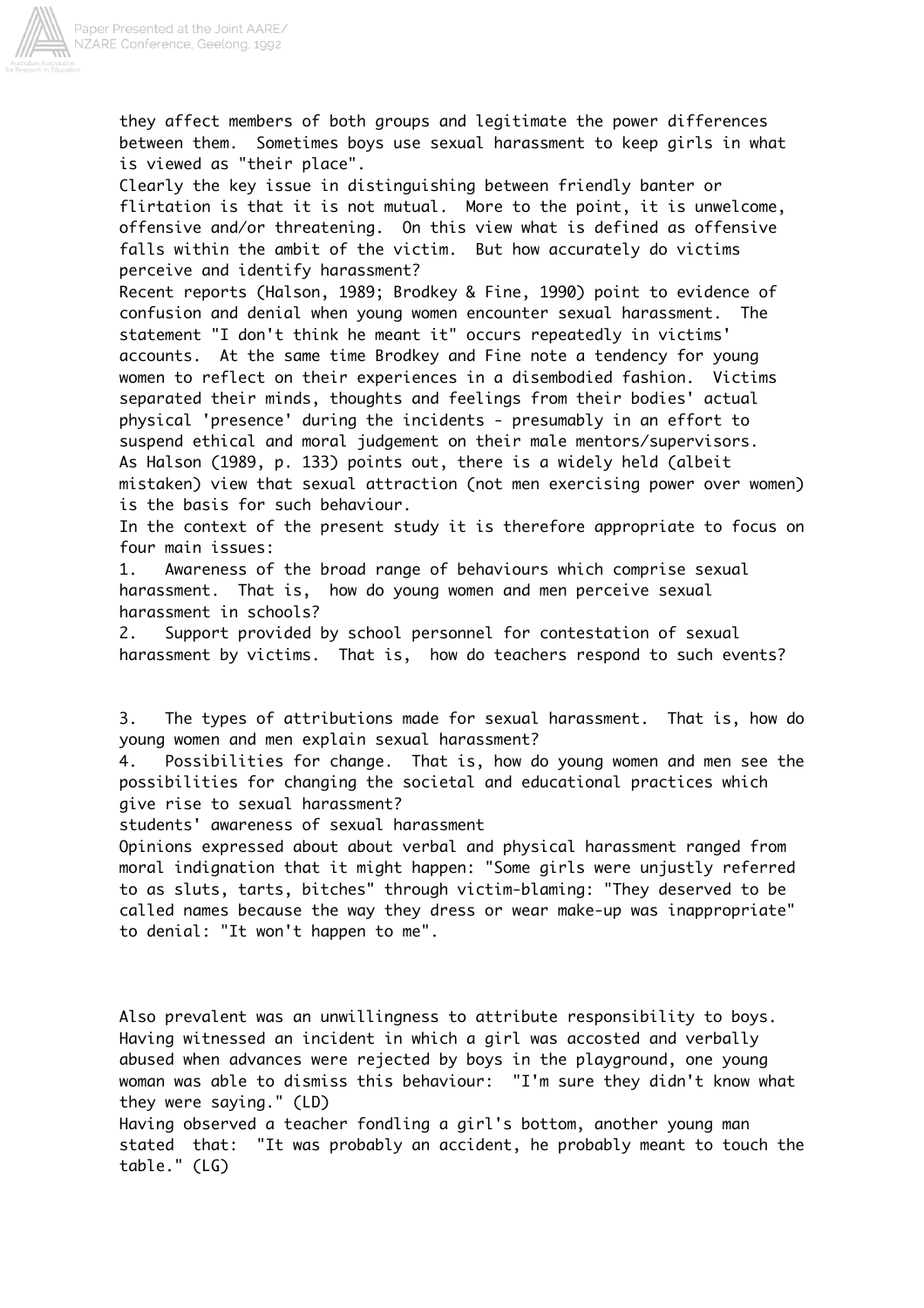

There was a belief possibly based on prior experience of parents' and teachers' reactions to such stories that victims could justifiably be blamed for provoking harassment. In an out-of-school incident one young woman explained how a friend who was working in a milk bar was threatened with job loss if she refused to co-operate sexually. She didn't tell her parents because they would probably say: "You must have done something to lead him on". (C4)

Describing an incident which was said to have happened in school, one young woman said of the victim, "It was rumoured that she was raped ... but she had a lot of problems, skipped classes, was different, way-out and daring."  $(C4)$ 

Similarly following a sexual assault in the school gymnasium, the compliance of the victim was alleged. Although many parents withdrew daughters from the school until offenders were dealt with, no public discussion regarding sexual harassment took place in its wake. (LD) Denial was also apparent in this account involving a teacher who "used to always walk into the P.E. changeroom while the girls were half-dressed". There were quite a few complaints, "They sort of didn't believe us ... they just thought 'stupid kids, they don't know what they're talking about'." (A6) The disbelief which this student encountered eventually led her to question her own reactions.

"I don't know if it was all our imagination or not later on ... but he did seem to come in, stick his head in 'oh are you ready yet' or something when he could have knocked or talked through the door. ... the teachers they sort of put it into your head that he wouldn't do something like that 'it's in your minds, you don't know what you're talking about'. So I suppose when he used to do that we'd feel really uncomfortable ... because he didn't touch you or anything like that, just sort of open the door. ... He's still there. ... I think they should kick them out." (A6) As Herbert (1989) observes, such strategies contribute to the silencing of victims of sexual harassment. This outcome is also facilitated by the language of verbal harassment as previously noted. To the extent that girls join in the practices, they are unknowingly participating in malecontrolling strategies (Herbert, 1989).

There was a degree of ambiguity apparent in the following when referring to punishment for incidents of harassment: "depends on severity - whether it was intentional or not." One student describes incident where two boys tried to kiss her in grade 6: "So they were pushing me around a bit but you know, they weren't too rough or anything. Nothing I couldn't handle." (A3)

teachers' reactions to sexual harassment

The response of teachers to verbal and physical harasssment in the classroom is interesting in so far that such behaviours are frequently left unchallenged.

Teachers pretend not to see this behaviour and let it go unremarked hence unpunished, thus rendering invisible both the discomfort and humiliation of the girls and the aggression, hostility and bullying of the boys. (Dwyer, 1991, p. 24).

Moreover, teachers "often appear to be unaware of physical harassment referred to as 'touching up' of girls which some boys use to make sure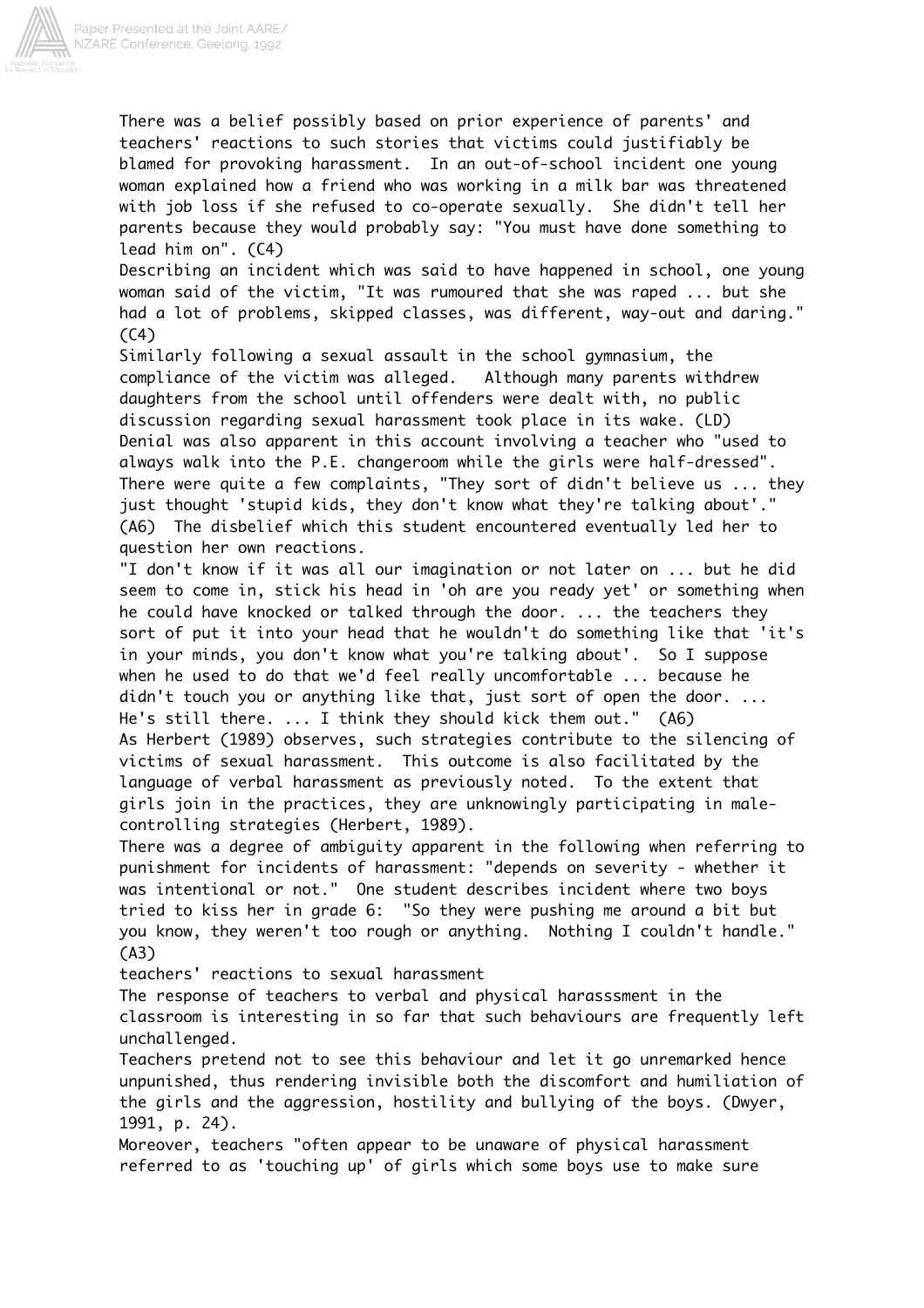

girls do not step out of line. By ignoring these activities, teachers are allowing girls' bodies and sexuality to be used for social regulation of girls by boys." (Dwyer, 1991. p. 24) In general the more serious forms of harassment, for example, assault or misconduct by teachers were met with sanctions imposed by the school. However there were accounts where grossly unacceptable behaviours by boys to girls were ignored. Verbal harassment, for instance, rarely invoked

reprimands. Indeed a number of victims were ambivalent about wanting the intervention of school staff. Typical accounts of school responses were: "Co-ordinator did see these guys and pull them into line." "A couple of them knew about it, they said to the guys "Look something went on at lunchtime, and we don't want to see that happen again. That was the end of the discussion." (Interestingly, the "something" remains unnamed.) This respondent claimed to be satisfied with this intervention simply because it did not recur. Further action was opposed on the grounds that it had been "half friendly, half serious and it turned out all right ... so it didn't matter." (A3)

The deterrent value of sanctions for some was voiced by one young man insofar that: "I was too scared to [verbally harass] ... there was a lot of it ... a lot of blatant comments made by male to female. The consequences were either a trip to the principal's office or a note home." (A )

For some Greek-speaking girls, the effect of challenging verbal harassment was to send it underground, "Sometimes it was picked up by the teacher in English, but then when it continued on in Greek the teacher didn't have a clue what was going on ... but we did. We wanted them to do something." (A8)

Where teachers saw little problem, and a "boys will be boys" attitude prevailed, or where verbal harassment was seen as "just a joking type of thing", then they did not customarily intervene. (A4) According to one subject, "Most of my teachers were male anyway." This response appears to presuppose an inherent difficulty in problematizing sexist comment or behaviour. This was not exclusive to male teachers however, since one student recounted an incident of a friend having been pelted with oranges by boys during a maths class. She described the teacher's response as: "No real effort made to stop the boys, because she [the teacher] was more afraid of them [the boys] than [concerned about] her." (EF) Another girl described an incident in which boys made use of "water diviners" to locate girls' with large breasts. There was apparently no challenge to this playground "entertainment". (T)

attributions for sexual harassment

Sometimes harassment is accepted and interpreted as "just natural": I was teased but it was natural, I wear glasses and I'm short. I'm a target. They teased me but I gave back as much as I got. It wasn't a real cruel teasing. It was done for fun, it was fun. (A7) A popular view is that harassment has a developmental element:

The possibility that sexist language is perhaps a deliberate form of verbal harassment practised at school and which subsequently develops into more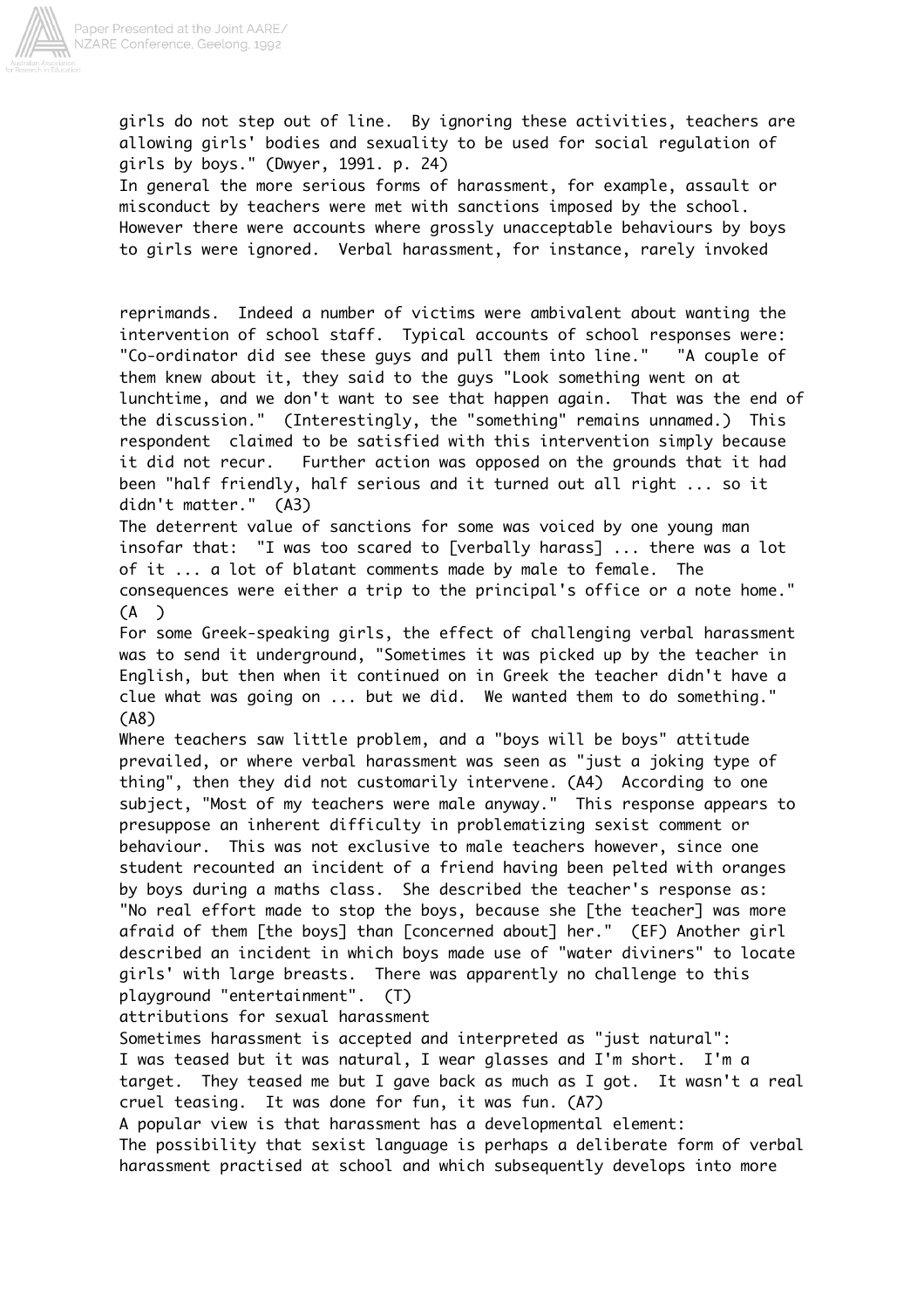

aggressive forms seems to have escaped the young men and women in this study. In the present study many teacher education students were able to locate power as a central element in sexual harassment: I think it's probably escalated since women are more independent and starting to exert themselves ... and the guys just do it sometimes out of self-defence mechanism if they suddenly feel threatened by some girl ... (A4) If boys are teased by their peers about not having girlfriends then this is one way of regaining power, that is putting girls down. (SC) I think a lot has to do with power, you know wanting to be the dominant person or feeling that you've got some sort of authority over someone else. (A3) Male dominance, back to the apes, just male dominance, man degrading women, it's just that the male ego is so far in the clouds it's unreal. A lot of males just think that they're ... if no one else is with them [the girls] they can do whatever they want. Sometimes if they have got a guy with them they still do it. (A5) possibility of change Opinions varied on how sexism and sexual harassment might be eradicated. I think it should be talked about more honestly and it's definitely not something to be made fun of. But it's got to be talked about more seriously ... it's something which is going to increase. Maybe I'm just uninformed. (C4) I think it does need to be changed just a bit more; make them a bit more

aware just so the guys tone down a bit. Just controlling the class better. One young man called for the return of the cane as an answer to harassment, but this time to be administered without bias to both sexes. Another chose to invoke the long arm of the law:

Active sexual harassment should be dealt with very severely. At primary school level compulsory classes ... if you're abusing a girl it should be two classes a term, like at the middle and the end and you have to go with your parents' consent to get lectured on equality issues. In the secondary school, ... I've heard reports like hearsay, like other schools - it really should lead to expulsion at least, if not lead to civil suit. (A5) There was also some ambivalence about whether schools were an appropriate forum for intervention. The case for non-intervention is expressed in this way:

You can't really change it because I think it's just natural. It's natural for boys to say things about girls and degrade girls and it's natural for girls to degrade boys, not so much degrade, but say sexist things about them. It's just a natural part of life. Kids have got to accept it; take it with a pinch of salt, not take it personally. (A7)

There are also risks in putting such issues into insensitive hands. One young woman recalled how a male teacher publicly questioned a girl (who had shown disinterest in her class lesson) about whether she had her "rags" this week. (C1)

Others saw the curriculum as the most appropriate vehicle: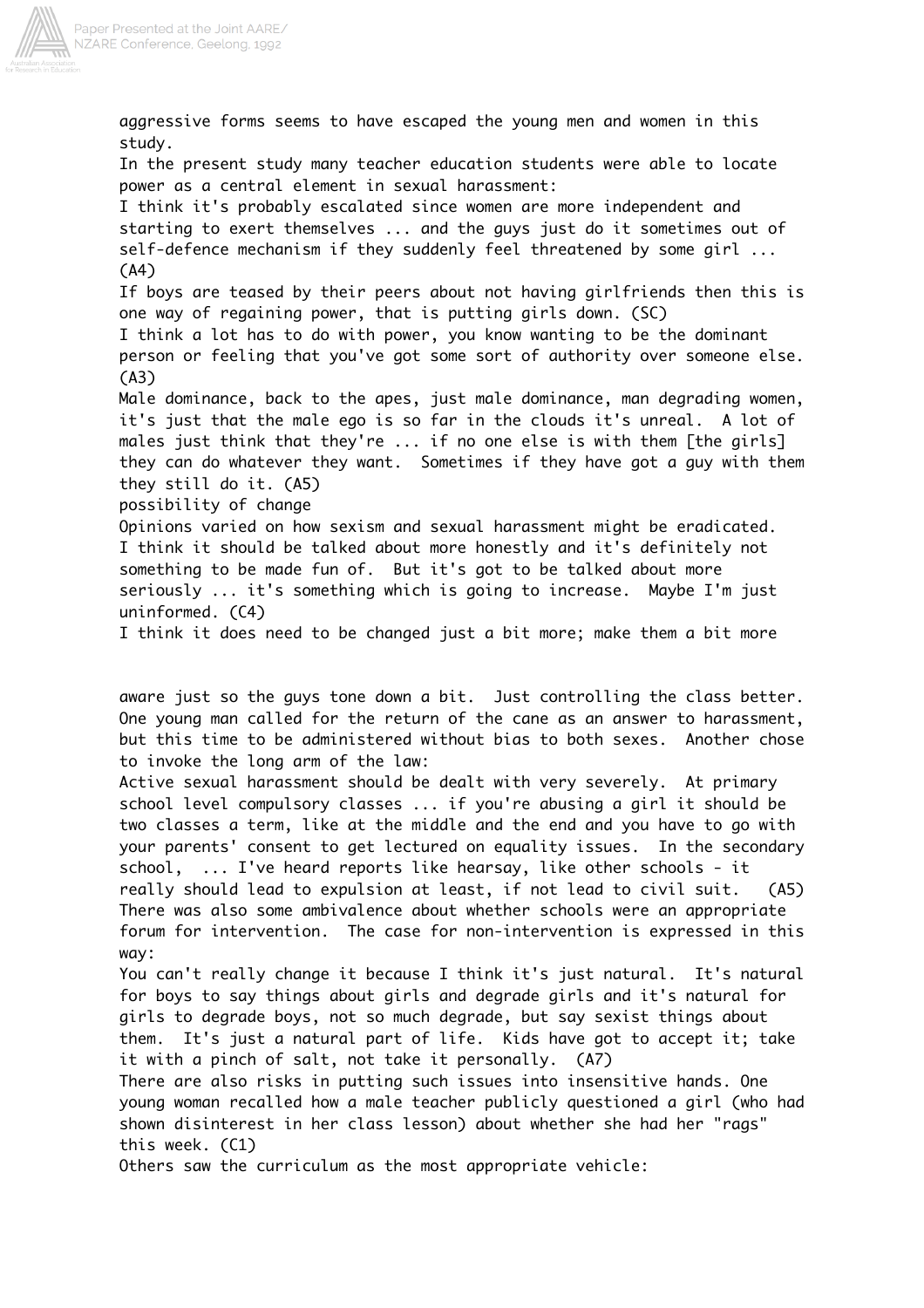

It came up in high school in human relations but concentrated on the work place ... the girls had their views ... I think the boys like everyone's view was, it shouldn't happen ... we used to hear stories and we thought how could anyone do that ... It's seen as immoral. (C4) and more specifically,

Probably introduce classes, even integrate it into the syllabus. Make it as much a part as language and health, appreciate men and women because the point has to be really reinforced in those younger days. (A5) By contrast one can only admire the perceptiveness of the following observation on the possibility of change. The significance of schools in

potentiating change is underscored:

It'll be a very slow process, there are lots of ingrained beliefs to come through; you've got your grandmother whose idea of being a good mother is to feed up the family big, and iron everything from your undies to your tablecloth. It's sort of happening already with women taking more high powered roles and things, but it's got to be more of an attitude fostered in schools, more than anything; an attitude that's just ingrained in kids of equality, you can't really write a textbook on equality as a subject for kids, it's got to be moral awareness, that type of thing. (A4) conclusions

The dominant views about sexual harassment expressed in this study may be summarised as:

1. Sexual harassment is viewed as gross assault rather than as a continuum of behaviours which include sexist comment and abuse.

2. Related to this is the notion that gender-based (usually verbal) harassment is somehow separate from the more serious forms of sexual harassment.

3. The view that harassment is to be expected, in other words is just a natural part of schooling, is widespread. However a few young men and women were able to identify power as a central factor in the origin and expression of sexual harassment.

Additional observations include:

1. Teachers are themselves contributing to forms of harassment by failing to challenge and contest traditional views of masculinity and femininity. Secondly they are occasionally guilty of practising it directly themselves. 2. Young women themselves participate unwittingly in forms of masculine control by joining in the denigration of their peers.

3. Schools often fail to take up opportunities to publicly affirm their opposition to sexual harassment in all its guises.

co-education and segregation

Co-education was a significant issue in theorising the gender position of our students. Co-education was not interpreted as sexed and schools were seen as 'equal' simply because they enrolled students from both sexes.

We can see that co-education constituted a shifting nexus of multiple positions for our respondents. This is exemplified in the comments made by the following women students:

"I'd have preferred ... a co-ed school ... I just think it's better ... you have contact with boys ... being only girls they treated us all as equals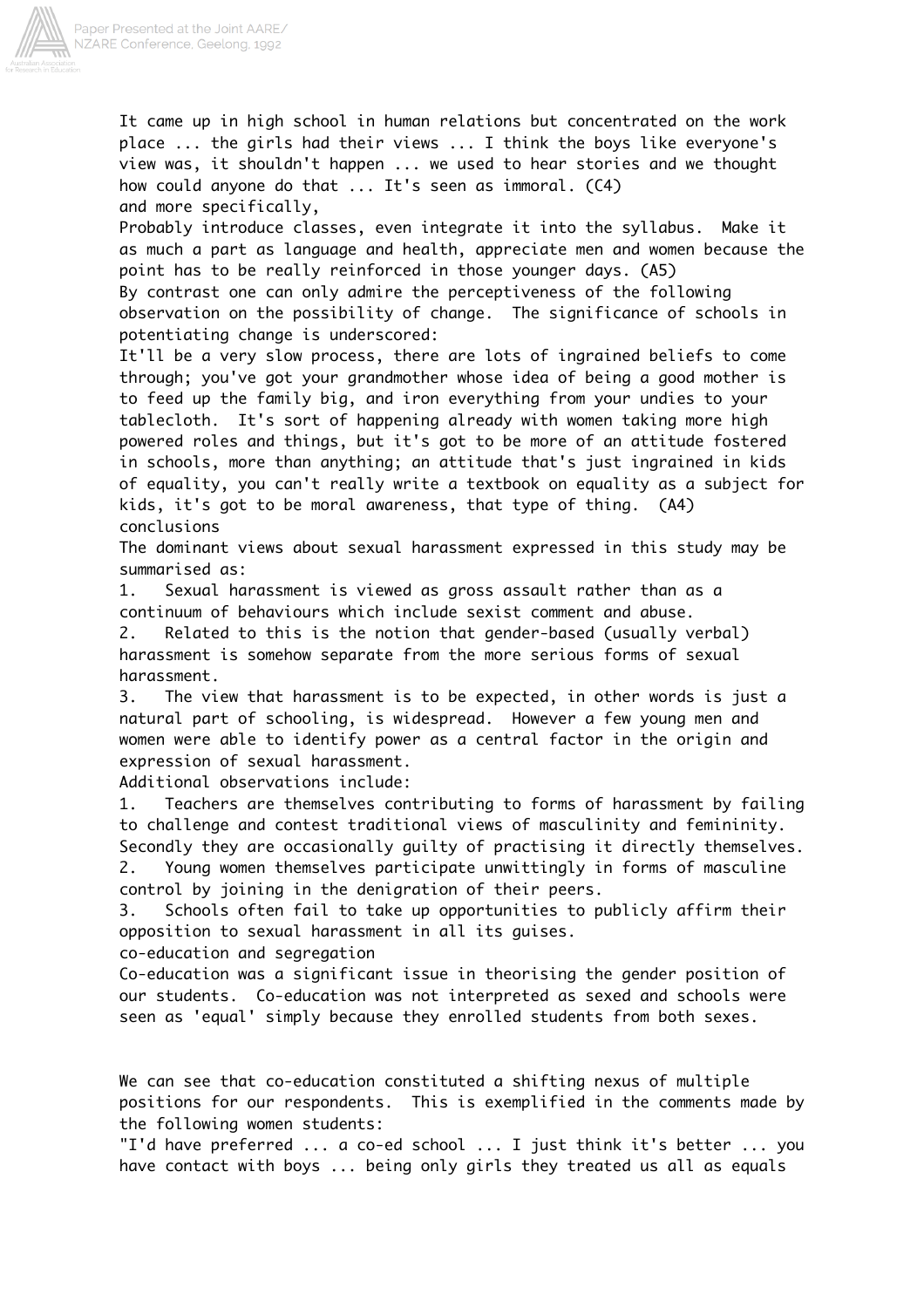

way." (A13)

"I knew that some of my friends who went to a boys/girls school ... they used to hate speaking up in class because they would have been looked at. We hardly ever talked about the opposite sex which is bad. I know if I had of [gone to a co-ed school] I'd always be conscious of my appearance (A11)

More definite opinions are evident, and a typical view of our women students was:

"I like the co-education. Because we're surrounded by boys. We know how they act ... When you've gone to a single-sex school you won't know things"(A1)

"I'm glad I didn't go to a single sex school ... in the world you're with girls and boys. It's good to get use to it" (A2)

It would appear that reasons for valuing co-education included a perception that decoding the male gender IS perceived as central knowledge. In addition, single-sex schooling is rejected rather than co-education accepted. Other women agreed describing girls' schools as preoccupied with the stereotypical 'feminine' state. This attitude is particularly interesting given how extensively a male dominated curriculum has been shown to operate in schools (A Fair Go For All, 1990, passim). Indeed the effects of this was recognised by one of our women students:

Girls have a problem with going to classrooms where they know it's male dominated; because there's a whole group of boys there and you know what a whole group of boys can do when they're put together you know, and it automatically makes you feel a bit insecure. If the teachers put a stop to that ... there wouldn't be a problem. (A17)

Yet to some extent we could have anticipated this opinion as earlier data gathered in student autobiographies included the notion that girls' schools are worthless because they offer "no real experience with the male gender in a normal social setting."

The very recent proliferation of traditionally single-sex schools becoming co-educational institutions were problematic for several of our women students. From our respondents' experience these co-educational experiments have not yet succeeded:

"I didn't like it at all, it was ... very set in its ways ... they had been there quite some time and had just taught boys ... it was a males' school practically ... being a female you really had to fight to get anything ... they deliberately used to sit you ... opposite a boy ... I'd get kicked ... you just had to sit there and take it. Nothing was ever really done about it." (A14)

However co-education was not given unqualified support by our women; although not apparently sourced in a deconstruction of gender and education. For instance several stated that gender issues could not exist in a single sex school as the interest of girls would 'naturally' be represented. This idea prevailed in spite of direct evidence to the contrary which they later gave us about the male centred curriculum which operated in their schools. Nevertheless one woman was able to recognise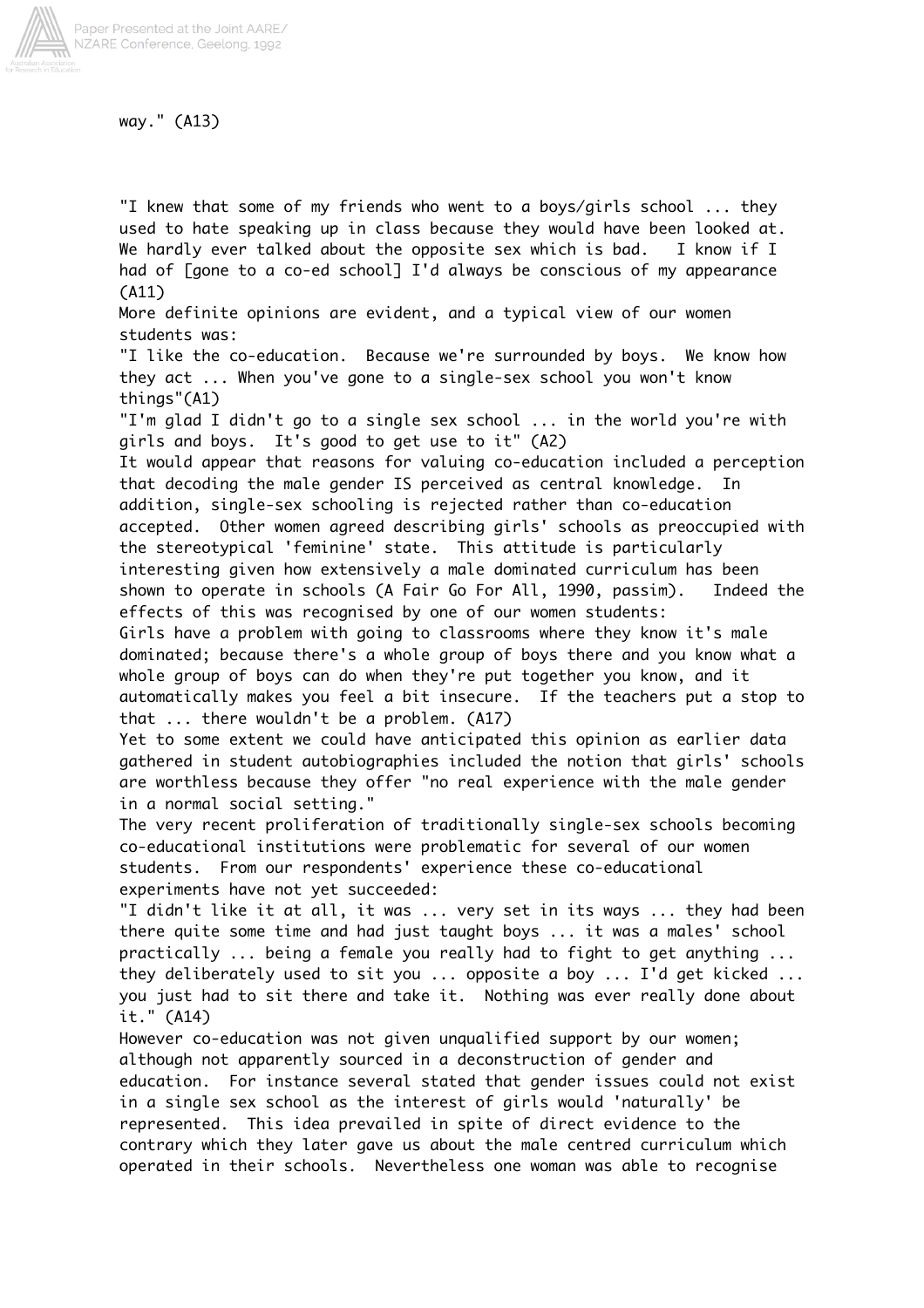

that: "Being in a girls school ... if you wanted to do something which was typically male they'd encourage you." (C6) Others argued for single-sex classes saying that it would have been a lot better for equitable resource allocation (A18) and: "It's not as intimidating, you get to answer more questions ... and it's just evener." (A14) Gender segregation was observed by our students, but not as a reason for rejecting co-education. Comments which were indicative included: "We'd never sort of mix." (A9/10) "Boys in one corner, girls in another. Rare occasions when we'd involve girls." (A5) "Didn't have much to do with the boys." (A9/10) "We just sort of stuck together" [in our sexes] (A17) So gender segregation seemed absolute at times verifying earlier research by Deem (1980) who noted that pupils could be classified by gender up to twenty times a day - day after day. This involved gender segregation of areas, facilities, activities, records, tasks - indeed most aspects of school life. It could be argued that co-education operates in our schools in a superficial sense only and that what our students experience is more of an adjacent educational system; according to gender. Subject segregation did represent a potential source of criticism of coeducation by our women students. While not adopting strident terms or making structural links, they did lament the unfairness of the attempted exclusion of them from the Maths/Sciences discipline saying: "I would have really liked to have done men's subjects." (A11) [re. physics] "It was sort of 'this is a boys' subject ... you weren't supposed to be in here." (A7) The most obvious neglect felt by our women was in the subject of Physical Education. This example of subject segregation was mentioned the most frequently - again while potential existed in our minds most of our students did not develop this into a critique of co-education. This segregation revolved around the sexist allocation of Physical Education equipment, which was appropriated as 'male'. I love sport, you didn't really get much chance to play because the boys would always hog the ball. (A18) However, most of our students emphatically stated that the equipment was available, making this acceptable to them in terms of equal opportunity; as some women students reflected: It wasn't that they did it consciously, it was because the boys sort of pushed in first and got all the good equipment and then we were left. (A18) "I think it's a bit hard ... it's usually the boys that take the equipment any way. It certainly wasn't said that only the boys can have the footballs ... it was there for whoever wanted to use it ... but usually the girls wouldn't ... But there certainly wasn't any reason why the girls couldn't have . There was nothing stopping us." (A14) However some conceded that girls literally had to fight to have a game and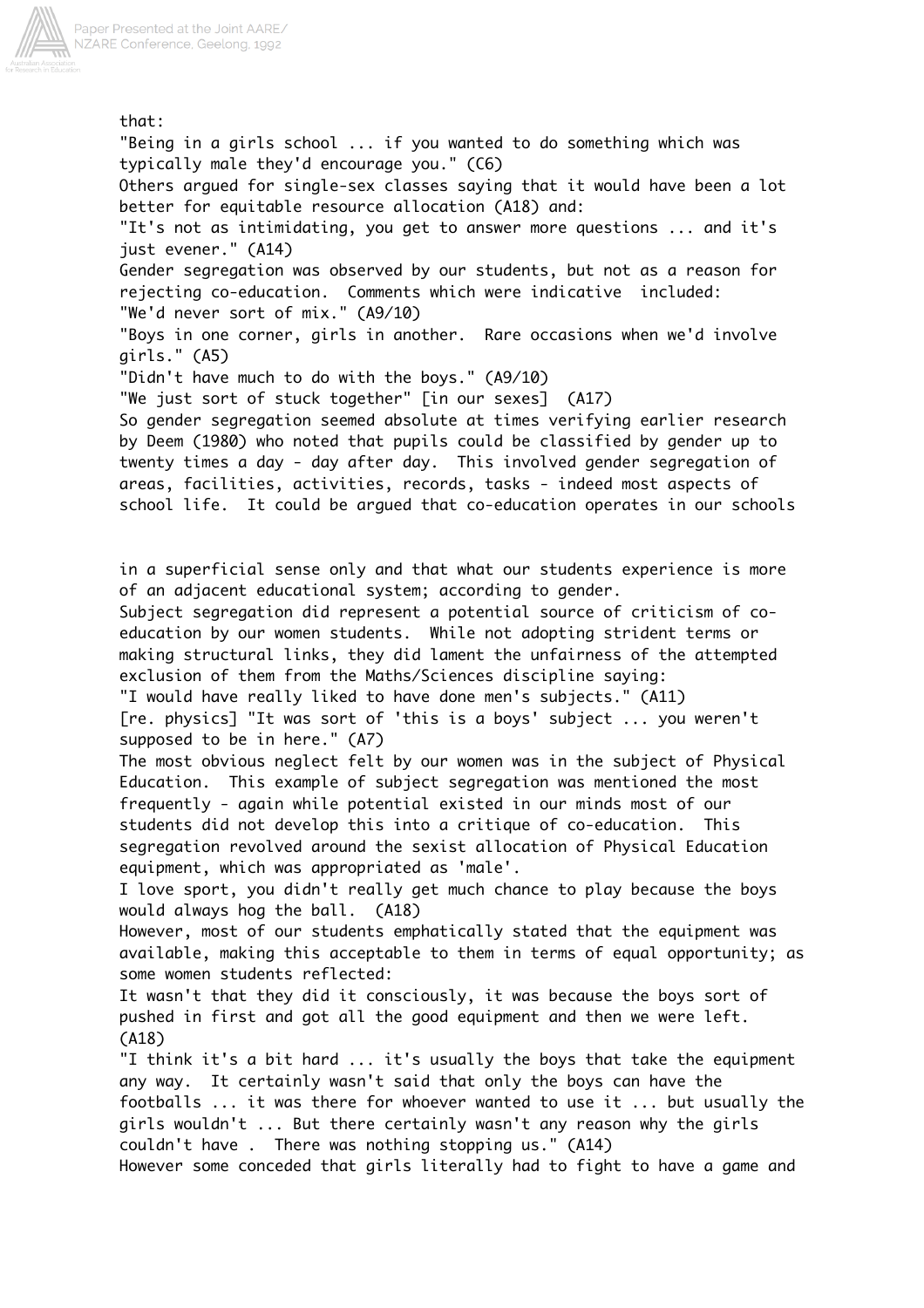

that this behaviour was not challenged by teachers: "They never said you should give it (i.e. the equipment) back to the girls" (A18). One woman student even reported that if girls complained teachers would reply "too bad they were there first" (A6).

The concept of sport being antithetical to that of the feminine seems important to us. Merely noting the depth of emotion in the following resignation, "couldn't play football, couldn't do nothing - you are a girl" (A8), shows us the significance of Physical Education with the many perjorative insults we collected about the unfortunately labelled 'tomboys' in our sample.

behaviour expectations and teacher attention

Such gendered behaviour expectations became another issue. Being "girlish" was more than just not being seen as too "sporty". As mentioned previously in the section on Language, girls are positioned into passive positionings. Our women students reported that they were expected to be polite, wellbehaved young ladies. This meant that: "Being a girls was being a girl, playing with dolls and stuff like that." (A11)

This gender stereotyping and labelling allowed girls less latitude in their classroom behaviours:

They tolerate more disruptions from the boys than the girls, because if a girl was disruptive then she was quickly dealt with, and if the boys were disruptive they just took it for granted that boys were disruptive. (A17) She'd tell us to be quiet, and then we could keep talking and she'd yell at us ... with the boys if they were noisy ... she'd turn her back. (A18) Nevertheless we can highlight one remarkable incident of possible countersexism:

"They used to tell us [girls] to be a little more noisy ... we didn't speak enough and we had to learn how to communicate." (A3)

Yet as may be expected after the work of Spender (1984), gendered behaviour expectations of boys was very different, as shown by:

"If something goes wrong in class the teacher would expect a boy to be the troublemaker." (C4)

We uncovered many gendered reflections of sex differentials in punishments for the same behaviours, how sex was used as an organisational criteria for punishments and how the sexes differed in their receptions of various punishments. However for this paper we will only note that our respondents stated overwhelmingly that boys needed more warnings and more severe

punishments before their behaviour complied with the teacher's expectations.

A complex interrelationship seemed to exist between expectations of behaviour and teacher attention. We can describe an entangled web of teacher accommodation and yet simultaneous resistance to boys defining classroom relations by their negative attention-seeking behaviour in the responses of our women students as they talked about their classroom experiences:

Yes because although there were a lot more boys in the class, on average the boys got more but I think it was pretty even handed. The boys were very intimidating. ...The boys really did dominate but the girls still got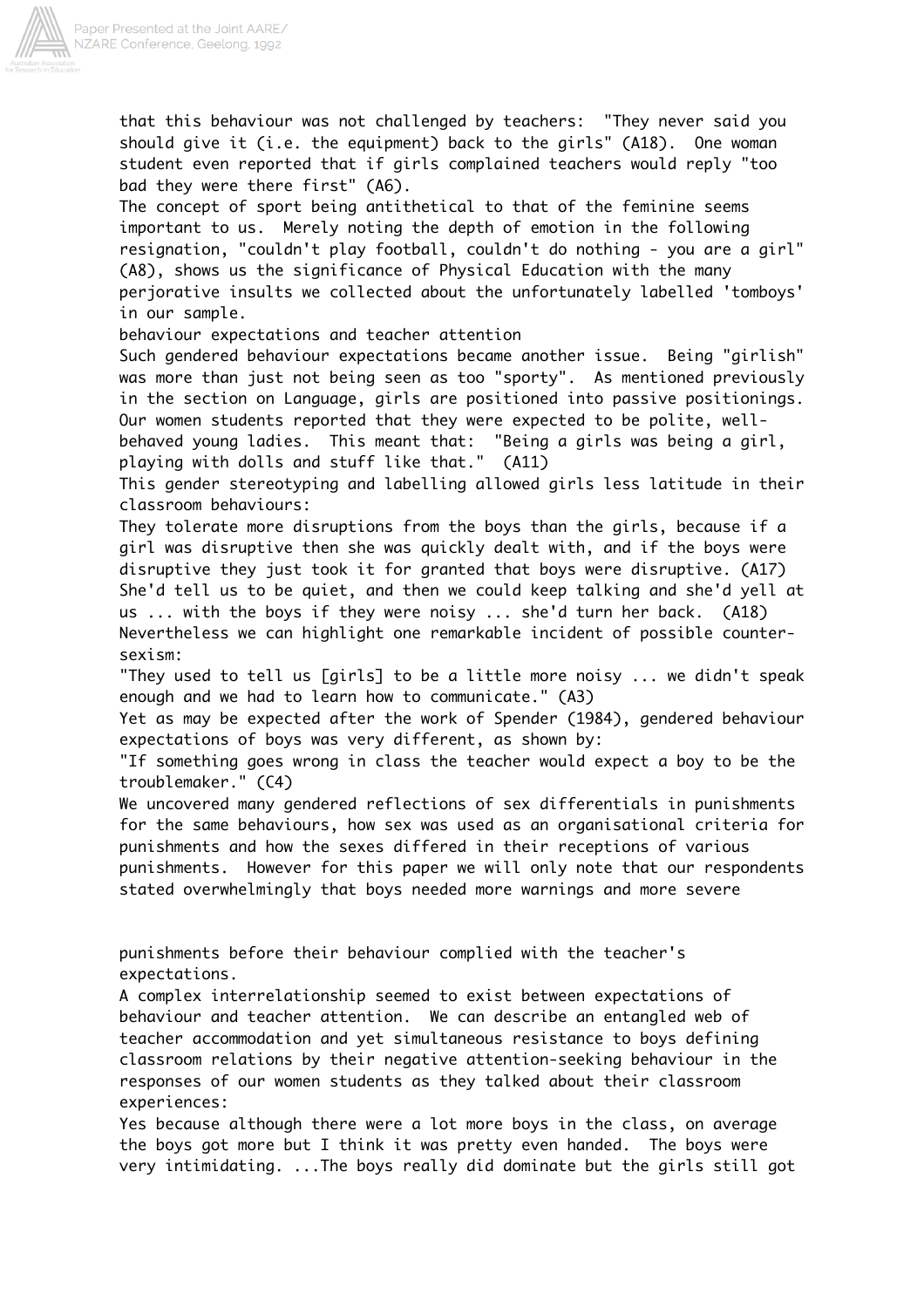

a lot out of the class and the boys definitely did dominate. (E3) The girls had their say too ... teachers always chose the boys a lot of the time ... [out of ] brigher boys and girls, usually the boys was favourite. [Interviewer: Who dominated?] The brighter ones. (A9/10) [Interviewer: Was there equal attention given to boys and girls?] I think so, I can't think of any instances ... [Interviewer: Did boys gain more attention because of their disruptions?] Yeah because the teacher would have to stop or go and help them, and just leave girls to their own. (A17) However most of our women students were unequivocal in their opinions of girls' behaviour and boys' misbehaviour earning the boys teacher attention as discriminatory, although a variety of positions varying from the tentative to the assertive is discernible: It was always the boys that were the loud noisy ones, so that you had to keep them quiet. (Interviewer: Did boys/girls get equal attention?) No it was always the boys ... because they were so noisy. (A18) The teachers always seemed to be talking to the boys more. Like singling them out." (A11) "The girls wouldn't get as much attention because they wouldn't be doing much out of the ordinary." (C5) "They took more time ... the teacher had to spend more time with them because they were seeking for attention. ... While you had your hand up and you knew the answer and you'd never be picked because this boy had called out." (A11) This last comment identifies an important shift for us. It indicates how gender differentials in teacher attention explicitly influenced the formal curriculum focus of learning and teaching. It also serves to highlight the negative consequences of lesser teacher attention for girls. On questioning our women students they were able to cite many examples of teachers giving preferential attention and thus treatment to boys. Again responses ranged in their degree of tentativeness. "They seemed more partial to boys." (A6) "They sort of paid more attention to the boys and if the girls were doing anything, well they were just doing it." (A7) "Boys had more chance to answer questions; if a girl answered she would be expected to explain how she got her answer, boys answers were just acepted." (A1) "... they didn't like girls ... you're just a girl, sort of, out of the way Similar to the results noted on segregation, the discipline of Maths/Science evoked the most frequent and critical incidents of inequitable teacher attention for our women. When asked if unequal teacher

attention was more noticeable in any particular subject one woman student replied: Maths - there was a lot of attention to the boys, because they'd always

play up. (A18) Many described teachers of these subject areas as "more male oriented"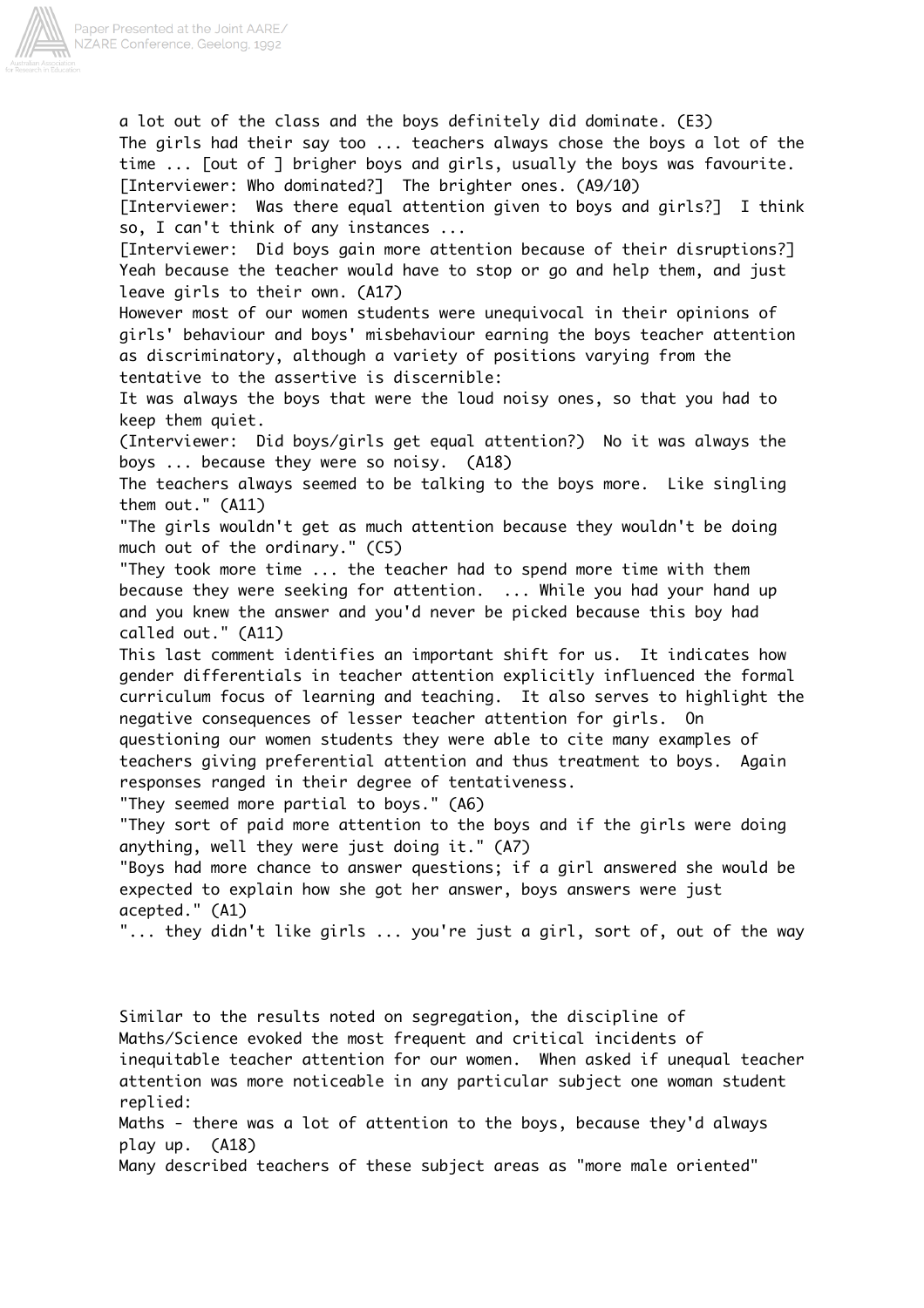

(A7), saying that if girls wanted or needed teacher attention in these classes they had to deliberately seek it. Indeed in our sample male teachers were especially criticised: It was horrible, because at the start we were so self-conscious ... I mean because the teacher was a male. (A18) The male teachers did prefer the guys. (C3) He'd give time to the guys but girls were just dumb and silly to him ... He sometimes said it, but his actions spoke louder than that. You'd really have to fight to be noticed. ... Guys they can do it, he'll have a lot of time, but girls fine if they can catch up, but if they can't , they're just a typical girl, not to worry about that. (A8) We can locate these results. Even if teachers are apparently unaware of the preferential attention they offer male pupils in the classroom interactions, Spender (1984) has shown that students are cognisant of this discriminatory division in classroom discourse: In 1981 a research team asked the students ... who received the attention in class ... and the students indicated that it was overwhelmingly boys who received the attention and who were given the knowledge that they were important and liked. In classroom discussion, said the students, boys predominated ... When teachers asked questions they asked two boys to every one girl, and when teachers provided praise and encouragement three boys received it to every one girl ... The students themselves provided the data that the boys asked twice as many questions as the girls and made twice as many demands of the teachers' time. (Spender, 1984, p. 55) More recently Kelly (1988) reviewed gender differences in teacher-pupil interactions. In this meta-analytic review Kelly found that girls are consistently under-represented in teacher-pupil interaction concluding that "It is now beyond dispute that girls receive less of the teachers' attention in class." (p. 20). conclusion In spite of the emerging area of scholarship examining Gender and Education, little is known about the attitudes of Teacher Education students towards gender. This project begins to address this problem. What we have begun to observe in this report on research in progress compares with other recent studies (Allard et al, 1992). Our students seemed to deflect or deny gender and even to resist the realities of a gendered schooling experience. This was frequently expressed by an apparent lack of gender awareness and a proliferation of unexamined assumptions.

This was not however the full story. Unlike Jones (1989) who cites Smith and Bailey (1982) we have not found that the beliefs of our pre-service teachers are replete with stereotypes. Indeed we have uncovered some active resistance shown by our students to sexist schooling practices. Nevertheless we conclude as we began. We brought to this research project a belief in the significance of Teacher Education for gender equity in schools. We are now in a better position to agree with Christensen and Massey (1989) when they state the need for Teacher Education to help students examine "the assumptions about gender which ... [they] bring with them" (p. 266). We accept Arnesen's (1992) assertion that "the real challenge is to alert ... students who ... do not perceive any problem."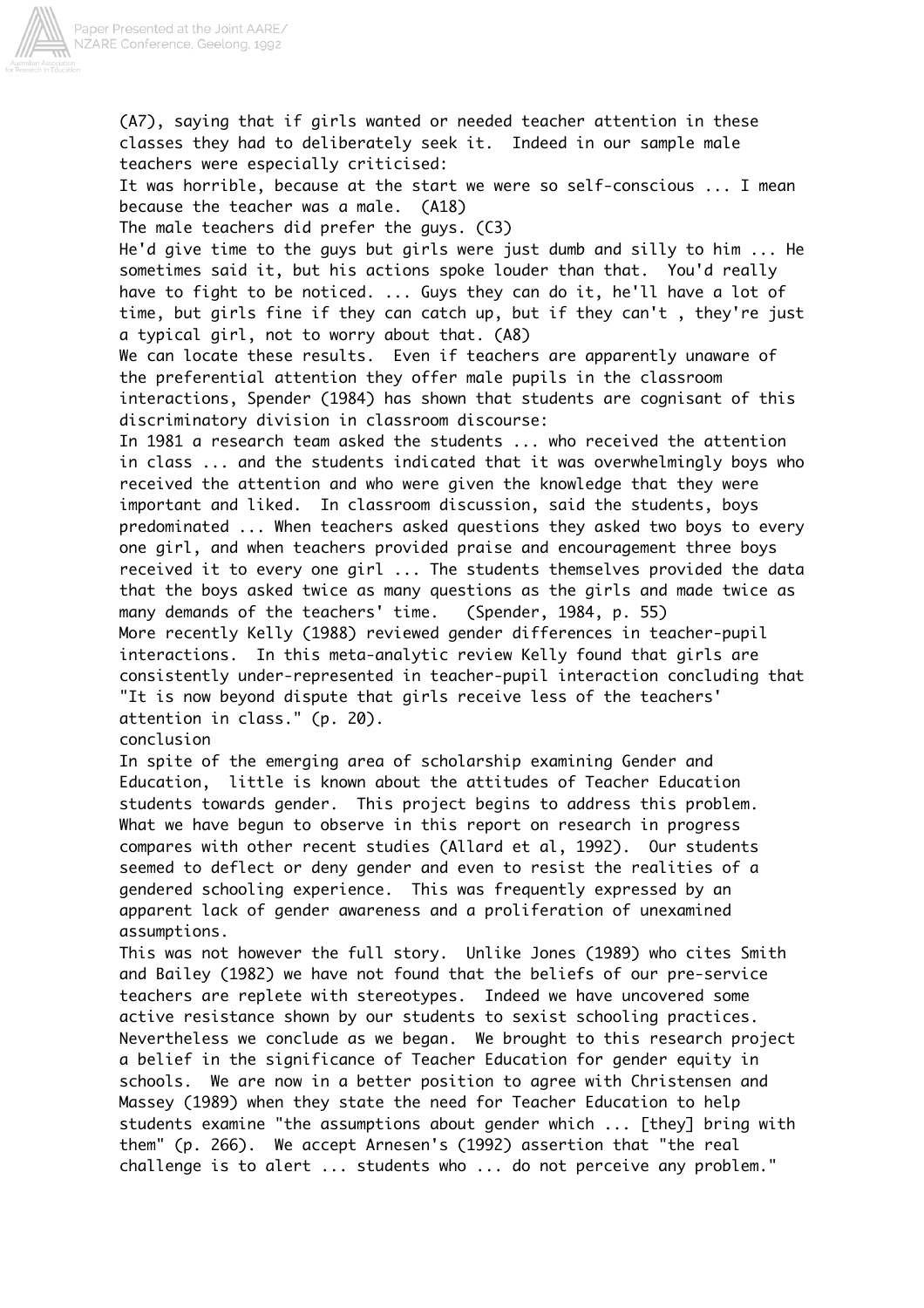

(p. 13).

It seems clear to us as a result of these initial interviews that in spite of much research and many Equal Opportunity initiatives, little real long term change is occurring in the schools. This for us leads to a necessary focus on Teacher Education. The unique influence Teacher Education has on the gendered construction of knowledge itself has been acknowledged in European Economic Community policy and enacted through curriculum research

conducted by the Association of Teacher Education in Europe (Arnesen and Charthaigh, 1992).

Given that we acccept Jones' view that "Teacher Educators must take the first steps to ensure Educational Equality" (1989, p. 38), we will begin the second stage of our research project. The task is to record the gendered reflections of our students' experience of their Teacher Education qualification and begin to examine how Teacher Education and Teacher Education students construct gender as knowledge. bibliography

Allard, A., Bransgrove, E., Cooper, M., Duncan, J., Gravenall, F., Macmillan, M. "Appropriate for a Female: Gender Understandings, Career Choices and Future Plans of Primary/Early Childhood Teacher Education Students". Paper presented at Australian Teacher Education Association Conference, Ballina, 1992.

Apple, M. (1990). 'Curriculum theorizing and the state', Journal of Curriculum Studies, Vol22 No4

Arnesen, A.L. and Charthaigh, D.N. (eds.) (1987). Equal Opportunities for Girls and Boys. A Curriculum Framework for Teacher Education, Association for Teacher Education in Europe.

Arnesen, A. L. "Equal Opportunities in Teacher Education - A European Perspective". Paper presented Australian Teacher Education Association Conference, Ballina, 1992.

Auerbach (1986). 'Competency Based ESL: One Step Forward or Two Steps Back' TESOL Quarterly, Vol 20, No3.

Auerbach, E. & Burgess, D. (1985). 'The Hidden Curriculum of Survival ESL' TESOLQuarterly, Vol 19.

Beyer, L. & Zeichner, K. (198 ). 'Teacher Education in Cultural Context: Beyond Reproduction.' in Popkewitz, T, ed., 1987, Critical Studies in Teacher Education,its Folklore, Theory and Practice. The Falmer Press, London.

Beyer, L. (1989). Critical reflection and the culture of schooling: empowering teachers, Deakin University Press, Geelong.

Beyer, L. (1984). 'Field Experience, Ideology, and the Development of Critical Reflectivity', Journal of Teacher Education, Vol 3.

Blackmore, J. and Kenway, J. Gender Issues in the Theory and Practice of Education Administration and Policy. Proceedings from the National Conference, Social and Administrative Studies Group, Deakin University,

November, 1987.

Brown, W. 'Feminist hesitations, postmodern exposures', differences. A Journal of Cultural Studies, 3, 1, (1991), 63-83. Cameron, Feminist Linguistic Theory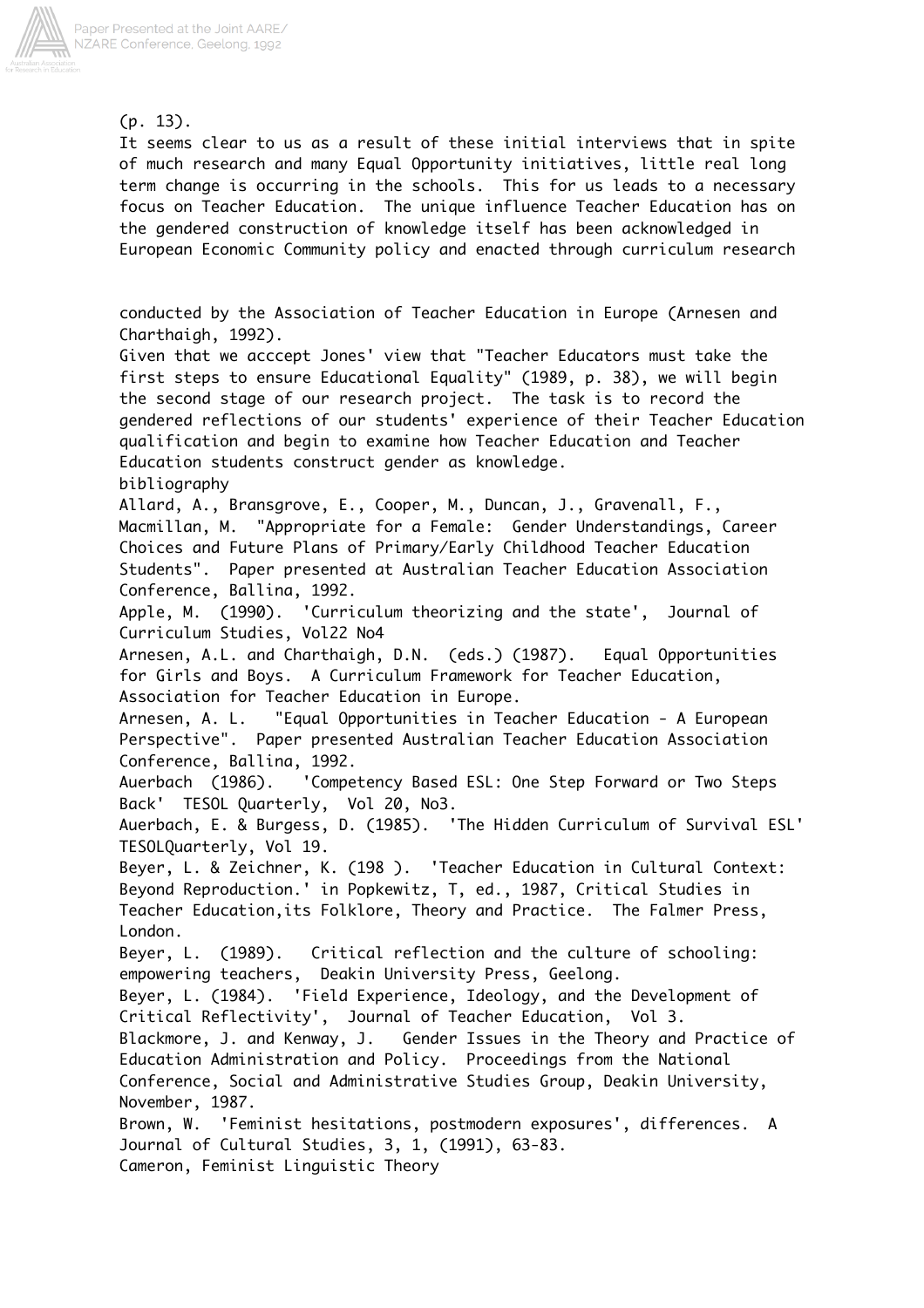

Campling, Jo. (ed. ) (1989). Learning The Hard Way, Macmillan Christensen, C. A. and Massey, D. (1989). "Perpetuating Gender Inequity: Attitudes of Teacher Education Students", in Australian Journal of Education, Vol. 33, No., 3, Nov., pp. 2256-266. Christie, F. (1990). Literacy for a Changing World , ACER, Melbourne. Clark, M. (1989). The Great Divide: The construction of gender in the primary school. Curriculum Development Centre, Canberra. Clark, M. (1990). The Great Divide - Gender in the primary school. Curriculum Corporation, Melbourne. Connell, R. W. (1987). Gender and Power, Allen and Unwin, Sydney. Connell, R. (1986). Making the Difference, Allen and Unwin, Sydney. Davies, A., Campbell, J. (eds.) (1985). Sexual Harassment Out In the Open. A kit to assist combatting sexual harassment in schools. Equal Opportunity Unit, Education Department Victoria. p. 11. Davies, B. (1989). Frogs and Snails and Feminist Tales: Preschool Children and Gender. Sydney: Allen and Unwin. p. 136. Davies, B. A Feminist Poststructuralist Analysis of Discursive Practices in the Classroom and Playground. (unpublished paper) Davies, B., (1990) 'Lived and Imaginary Narratives and Their Place in Taking Oneself up as a Gendered Being', in Australian Psychologist, Vol. 25, No. 3. Davies, Bronwyn & Harre, Rom, (1990) Contradiction in lived and told narratives in Research on Language and Social Interaction. Day, C., Pope, M. & Denicolo, P. (1990). Insights into Teacher's Thinking and Practice. The Falmer Press, London. de Lauretis, T. 'Eccentric subjects: feminist theory and historical consciousness', Feminist Studies, 16, 1, (1990), 115-150. de Lauretis, T. 'Upping the anti (sic) in feminist theory' in Hirsh, M, ed., Conflicts in Feminism, 255-270. Di Stefano, C. (1990). 'Dilemmas of difference: feminism, modernity and postmodernism', in Feminism/Postmodernism, 63-82. Dwyer, H. (1991). That's a Good Idea: Practical strategies for a genderinclusive education in secondary schools. Ministerial Advisory Committee on Women and Girls, Ministry of Education and Training, Victoria. Ellsworth, E. (1989). 'Why doesn't his feel like empowering? Harvard Educational Review 59(3). Evans, T. (1988). A Gender Agenda - A sociological study of teachers, parents and pupils in their primary schools. `Allen and Unwin, Sydney. Fairclough, N. (1990). Language and Power, Longman Fitzgerald, Louise F. (1990). 'Sexual Harassment: The definition and measurement of a construct', in M. Paludi, (ed.), Ivory Power, p. 21-45. Flax, J. (1990). 'Postmoderism and gender relations in feminist theory', in Feminism/Postmodernism, 39-62. Flax, J. (1990a). Thinking Fragments. Psychoanalysis Feminism and Postmodernism in the Contemporary West. University of California, Berkeley. Fowler, R. "The Sexually Inclusive Curriculum" in The Victorian Teacher, September, 1983.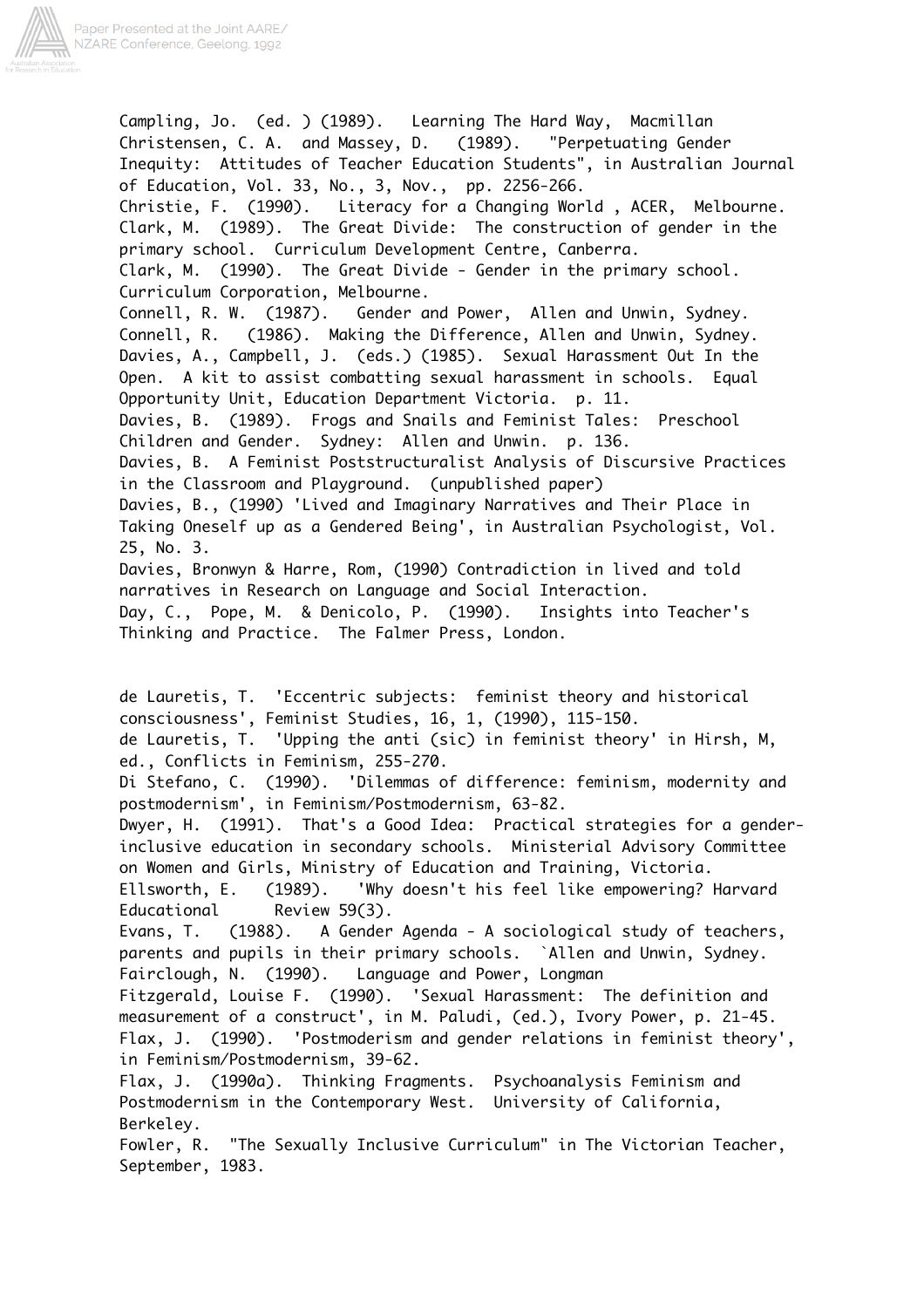

Feminism/Postmodernism, Routledge, London. Gilbert, P. & Taylor, S. (1991). Fashioning the feminine:Girls,Popular Culture & Schooling. Allen and Unwin. Giroux, H. & McLaren, P. (1986). Teacher education as a counterpublic sphere: radical pedagogy as a form of cultural politics. Giroux, H. (1990). Curriculum Discourse as Post Modernist Practice, Deakin University Press. Giroux, H. (1991). Postmodernism, Feminism and Cultural Politics State University of New York Press. Goldman, S. & Trueba, H. eds, (1987). Becoming Literate in a Second Language, Ablex Publishing Co., Norwood. Graff, H. (1987). The Labyrinths of Literacy: Reflections on Literacy Past & Present, The Falmer Press. Griffin. C, (1983). Curriculum Theory in Adult & Lifelong Education, Croom Helm London. Halson, J. (1990). 'The sexual harassment of young women', in Holly, L. (ed.) (1990), Girls and Sexuality. Teaching and Learning. Milton Keynes: Open University. Harding, S. (1991). 'Feminism, science and anti-Enlightenment critiques' in Feminism/Postmodernism, 83-106. Harding, S. (1991). 'Who knows? Identities and feminist epistemology' in J.E. Hartman, E. Messer-Davidow, eds., (En)Gendering Knowledge, Feminists in Academe. University of Tennessee Press, Knoxville. Hartman, J.E. (1991). 'Telling stories: the construction of women's agency' in (En)Gendering Knowledge, University of Tennessee Press, Knoxville. Hartsock, N. (1985). Money, Sex and Power. Towards a Feminist Historical Materialism. Northeastern University Press, Boston. Haug, F. and others. (1987). Female Sexualization. A Collective Work of Memory. Verso, London. Herbert, C. M. H. (1989). Talking of Silence. The sexual harassment of school girls. London: Falmer Press. Hirsch, M. and E. Fox Keller (eds.), (1990). Conflicts in Feminism. Routledge, New York. Hutcheon, L. (1989). 'The postmodern ec-centric: the centre that will not hold', in Kaufman, L., ed., Feminism and Institutions, 141-165. Johnson, R. (1989). The Second Language Curriculum. Cambridge University Press, Cambridge. Jones, M. G. "Gender Issues in Teacher Education" in Journal of Teacher Education, Jan/Feb, 1989. (pp. 33-38) Kalantzis, Cope, Noble, Poynting (1991). Cultures of Schooling Pedagogies for Cultural Difference and Social Access. The Falmer Press, London. Kalantzis, Cope, Slade. (1991). Minority Languages & Dominant Culture. Falmer Press, London. Kaufman, L. (1989). Feminism and Institutions. Dialogues on Feminist

Fraser, N. and Nicholson, L.J. (1990). 'Social criticism without philosophy: an encounter between feminism and postmodernism', in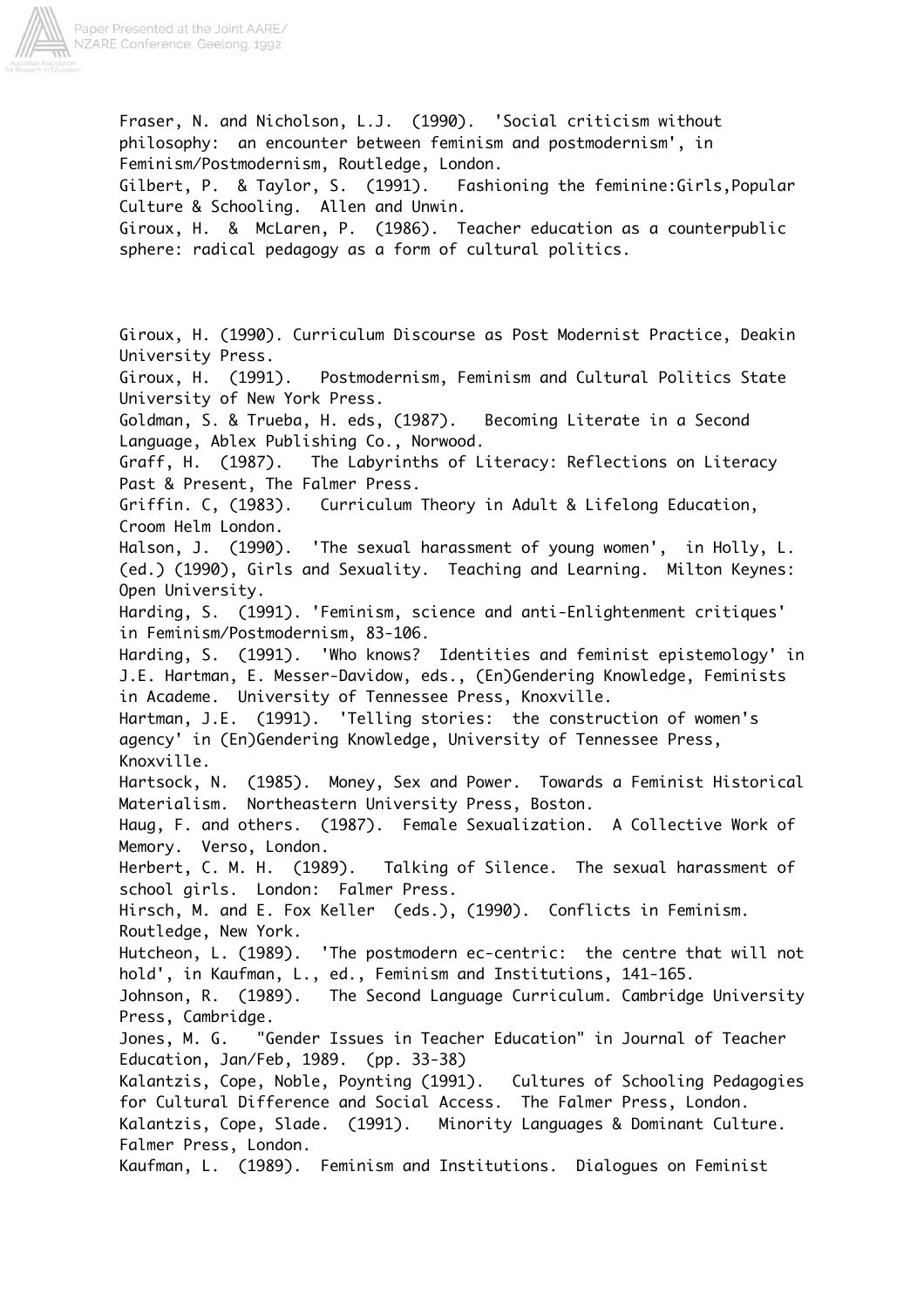

Theory. Blackwell, Oxford. Kelly, A. "Gender differences in teacher-pupil interactions: A metaanalytic review" in Research in Education, No. 39, May, 1988. pp. 1-24. Kelly, L. (1987). 'The continuum of sexual violence' in, Hanmer, J., Maynard, M. (eds.) (1987), Women, Violence and Social Control. Barringstoke: MacMillan Press. Kenway, J. & Willis, S. (1991). Hearts & Minds & the Schooling of Girls The Falmer Press, London. Kenway, J. (1991) Gender and Educational Policy Deakin University Press. Kress, G. (ed) (1988) Communication and Culture: An Introduction, NSW University Press, Kensington. Lather, P. (1991). Feminist Research in Education: Within /Against Deakin University Press. Lawrence, C. J. (1991). 'Feminist knowledge: standpoint theory and its critics'. Paper presented to the Australian Sociological Association Conference, Murdoch University. Love, N.S. (1991). 'Politics and voice(s): an empowerment/knowledge regime', differences. A Journal of Feminist Cultural Studies, 3, 1, 85- 103. Lovell, T., (ed.) (1990). British Feminist Thought. A Reader. Blackwell, Oxford. McCay, P. & Scarino, A. (1991). ESL: Framework of Stages K - 12 , Curriculum Corporation, Melbourne. Ministry of Education Victoria. A Fair Go For All: Guidelines for a

Gender Inclusive Curriculum. Office of Schools Administration, 1990. Ministry of Education Victoria. Primary Practices: A practical guide to assist the promotion of equal opportunity practices in Victoria. Victorian Primary School Committee on Women and Girls, 1989. Ministry of Education Victoria. Primary Strategies - Continuing the Change for Equality. Office of Schools Administration and the Ministerial Advisory Committee on Women and Girls, 1988. Moi, T. (1990). 'Feminism and postmodernism. Recent feminist critique in the U.S.', in Lovell, T., ed., British Feminist Thought. A Reader. 367- 376. Nicholson, L.J., (ed.) (1991). Feminism/Postmodernism. Routledge, London. Paludi, M.A. (ed.) (1990). Ivory Power. Sexual harassment on campus. State University New York. Poovey, M. (1988). 'Feminism and deconstruction', Feminist Studies, 14, 1, 51-65. Poynton, C. (1985). Language and Gender: Making the difference. Deakin University Press, Geelong. Rizvi & Kemmis. (1986). Dilemmas of Reform: The Participation and Equity Program in Victorian Schools. Deakin University Press. Rizvi, F. (1986). Ethnicity, Class & Multicultural Education, Deakin University Press. Roberts, H. (ed.) (1988). Doing Feminist Research. Routledge, London. Scott, J.W. (1988). 'Deconstructing equality versus difference: or the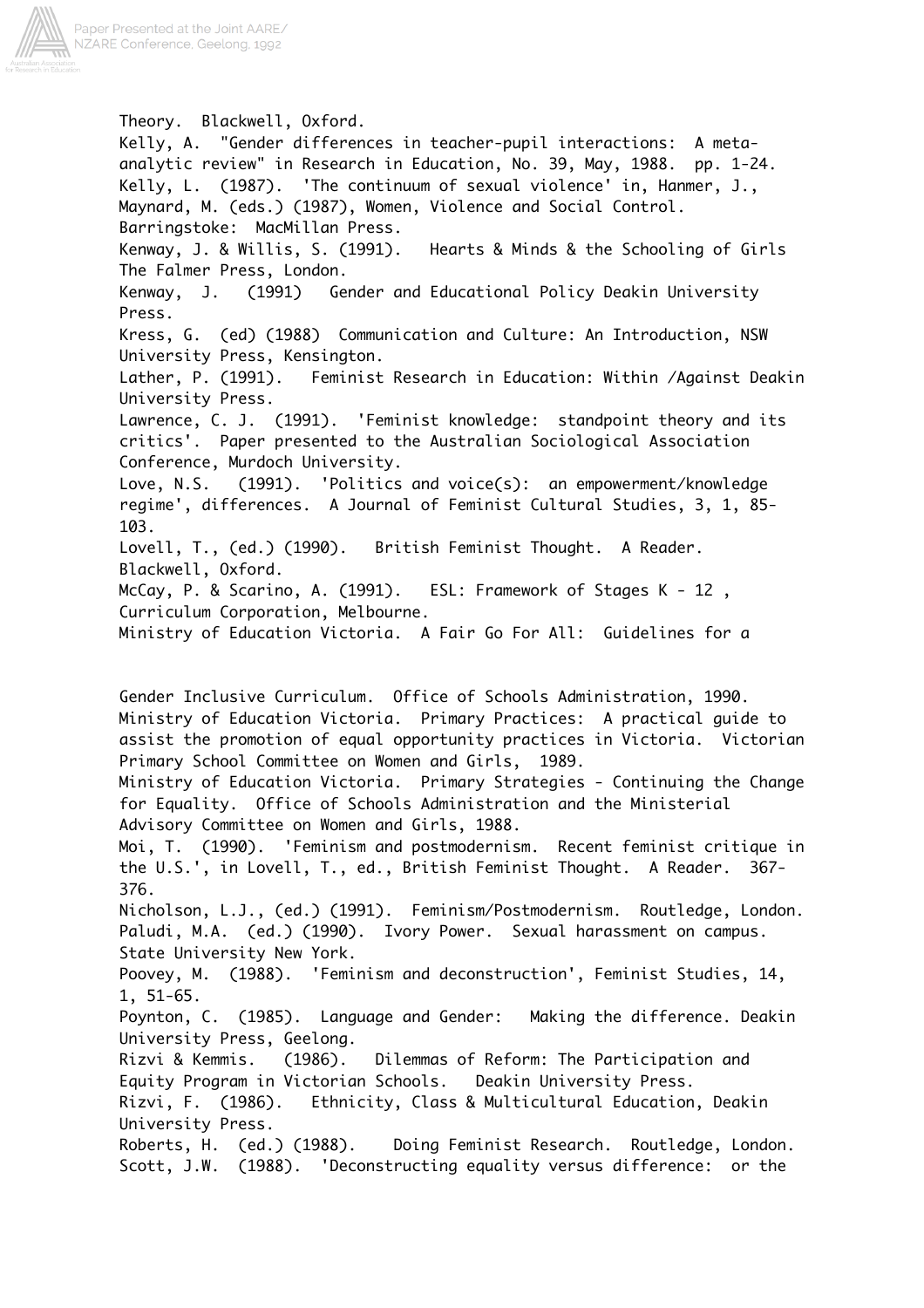

uses of poststructuralist theory for feminism', Feminist Studies, 14, 1, 33-50. Smith, D. & Lovat, T. (1990). Curriculum : Action on Reflection. Social Science Press, Wentworth Falls. Smith, D. (1987). The Everyday World as Problematic. A Feminist Sociology. Northeastern University Press, Boston. Smith, D. (1990). Texts, Facts and Femininity. Exploring the Relations of Ruling. Routledge, New York. Spender, D. (19?) Man-made Language Spender, D. Invisible Women - The Schooling Scandal. A. Wheaton, England, 1984. The Gen. (July 1992). Newsletter of the Gender Equity Network, Department of Employment, Education and Training, Canberra. Tsolidis, G. Educating Voula, Ministry of Education. Walkerdine, V. (1984). The Mastery of Reason. Virago, London. Walkerdine, V. Democracy in the Kitchen. Walkerdine, V. "On the regulation of speaking and silence" in Steedman, C., Urin, C., and Walkerdine, V. Langugae , Gender and Childhood: Routledge and Kegan Paul. Walkerdine, V. & Lucey, H. (1989). Democracy in the Kitchen: Regulating Mothers and Socialising Daughters. London, Virago. Weedon, C. (1987). Feminist Practice and Postrstructurist Theory, Oxford: Blackwell. Weiler, K. Women Teaching for Change. Willis, S. "On Overcoming Sexism in Schooling: To Marginalise or Mainstream" in Australian Journal of Education, Vol. 30, No. 2, 1986, pp. 132-149. Yates, L. (1991) Theory/Practice Dilemmas Deakin University Press.

Älanguage h of salt, not take it personally. There are also risks in putting such issues into insensitive hands: While clearly shocked by sexist derogatory terms, M.D. seemed undecided as to whether schools ought to teach children that such language was uˇˇˇˇˇ

### ˇˇˇFeminist research has found that we

can begin to understand better the position of women in society though the study of language and discourse (Cameron, 1985, Poynton, 1985, Gilbert, 1991, Threadgold, 1986). There are many different views of how language places women within society and therefore in relation to men. However, much of this research (Cameron, 1985, Fairclough, 1990, Poynton, 1985,) centres around power relationships and how women through language have been alienated or oppressed in a patriarchal society. It is men who have the means to oppress, silence and marginilise women through language by denying them access to the most influential and prestigious registers of language in a particular culture (Cameron, 1985). It is the institutional and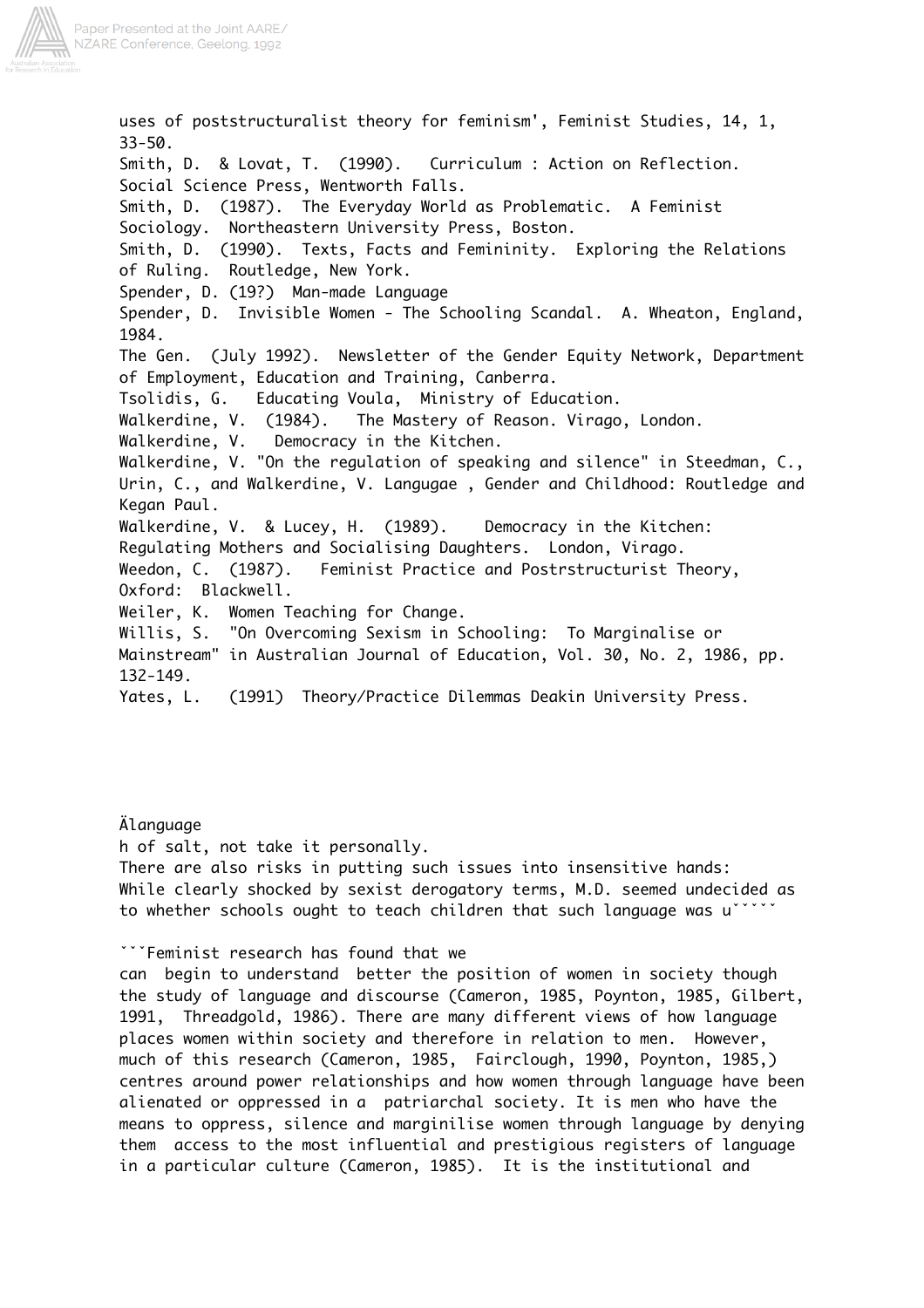

bureaucratic control of language that silences and oppresses subcultures, such as women and ethnic minorities, within a society. We construct meaning differently because each individual has a different experience, but more generally, because in patriarchal societies males and females are allowed a different range of experiences.

For feminist poststructuralism, it is language in the form of conflicting discourses which constitutes us as conscious thinking subjects and enables us to give meaning to the world and to act to transform it. (Weedon, 1987, p32)

Girls and boys are very specifically socialised into female and male gender roles (Walkerdine, Gilbert, ). This socialisation can be examined through the discursive formation of the subject through the use of language. How we communicate about and to females and males can be shown to be different (Poynton, 1985, Spender). Research of, for example, grammatical constructions, lexical sets, use of intonation and discourse styles are often judged as being more or less acceptable, according to whether you are female or male. This then realises power relationships which can be expressed through common sense understandings and ideology. Fairclough(1990) discusses these connections between language use and unequal relations of power and the effect that class and ethnicity have in maintaining these unequal relationships.

The extent to which ideological variation becomes a social struggle can be better understood by studying the language. Fairclough(1990) highlights how communication is constrained by the structures and forces of the social institutions in which we live and function. In these interviews these are the school and those who work within it, the women students' peer group and their families.

Given that it is the memories and perceptions of first year students it is important to reflect on how the kind of analysis that we engage in is influenced by our role as listener. It is true to say that there will never be equal relationships in any conversation given the role of speaker and hearer and as Roberts (1988) states that a true feminist interview never takes place. For example the number and place of agreement, interruption or request for clarification will always influence how a person constructs and positions themselves. In any conversational analysis both parties' language should be taken into account, however, in these interviews I am concentrating not on the relationship between the interviewer and interviewee, but rather the social relationships which the interviewees' conversation reveals about themselves and their 'lived reality'. Discourse always requires a speaking position -a position from which authority is exercised - and a spoken subject, a person brought into existence through the exercising of this authority. (Gilbert, 1991, p. 42)

How a person is positioned within society can be influenced by whether you are female or male. These inerviews show the multiple subject positions

that these women students take up during their schooling and the extent to which their subjectivity and their interpretations of their schooling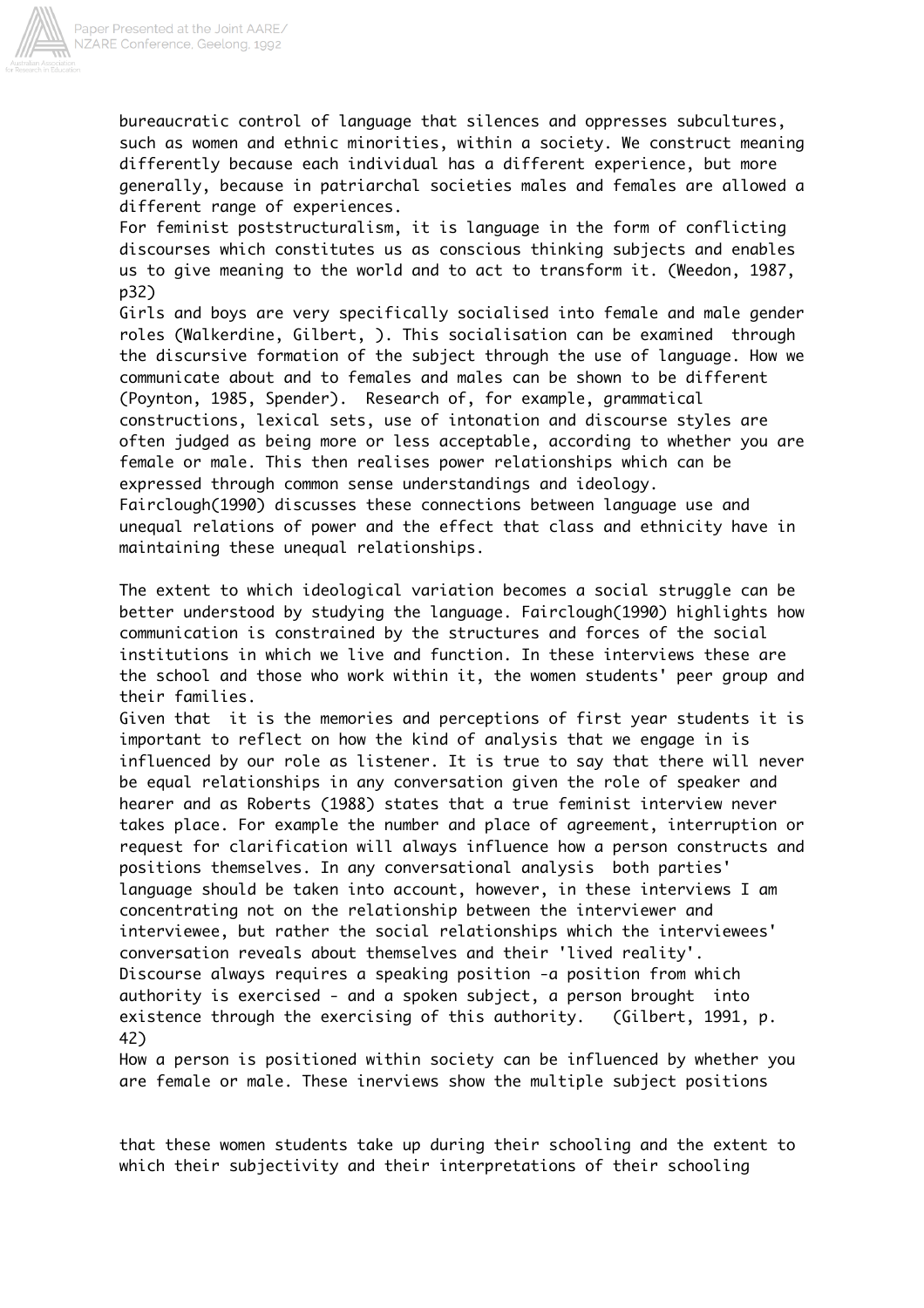

experiences are shaped by the discourses of gender to which they have access, namely provided by their teachers, and peer group.They have been interpellated into the social world via the dominant discourse of gender which serves to keep the male/female dualism in tact and in fact they have taken these discourses on as their own. They have learned to interpret their own lives and the lives of others within these dominant discourses. teacher's positioning of students

In the following examples we can see how the teachers positioned the girls through their language into the quieter, less dominant one.

"The teachers used to say 'look at the girls they're sitting nicely and quietly'" (A.9&10). "well you're just a vegetable.." (A.14)

"that's not the way a girl acts.... like they'd tell her (a friend) 'yes, you're a tomboy, I expect this of Darren or I expect this of ...... but not you'. They expected the girls to be very nice and serene and quiet and the boys they were expecting to be a bit more noisy and so forth." (A.16) "Some teachers say, 'I expect the boys to be noisy, I don't expect the girls to be." (L.B.)

and the use of the process "expect" as a natural order for girls and boys' behaviour.

Gilbert (1991) says gender identity is centred on appearance and sexuality, "..he (the teacher) said she was a 'tart' in the classroom.... or comments like 'what would you know you're only a female." (A.14) which A14 accepts as unimportant and almost trivial

"Just little things like that"(A.14)

and media texts which are central in the construction of this identity. The following remark (highlighted) was made by the headmaster of a coeducational school when he told the class off

'our class was being told off pretty badly... and he called us barbarians raiding villages or something, and all of you Big M girls, with your little mini skirts..." (A.16)

When we compare the language used about girls by girls and boys, the instances of sexual harrassment and the accepted behaviour of boys by teachers discussed in this paper, the teachers' expectations and positioning is somewhat extreme.

Students also talked of how society offers limited subject positions within a disourse

because we've been brought up to believe that we're so different, there's always been 'oh boys are meant to do that, and you're a girl and you're meant to do that', and that's the way we've been brought up.(A11) students' positioning of themselves

During the interviews it was common for the women students to place themselves into incompetent positions and frequently used the pronoun 'I' in contrast to the all inclusive 'we' which was used when discussing other girls wrong doings(see A11below)

For computers I was hopeless at computers I was just terrible, he just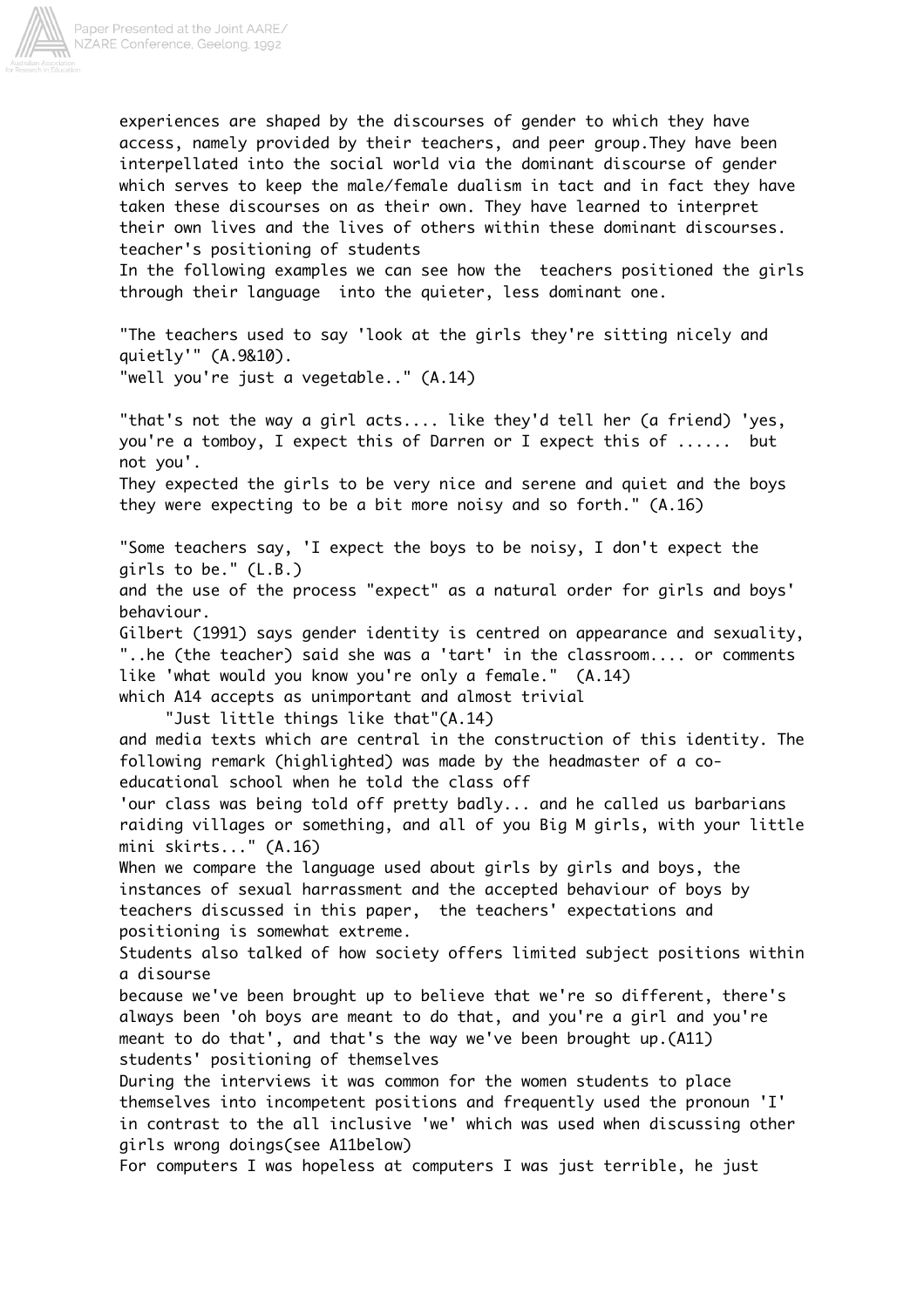

thought I was a total complete idiot, because I couldn't understand how these computers worked, that was just towards me because I couldn't pick it up I was just so dumb but I don't think he ever thought it was us females being dumb just me." (A. 11) A11 does align herself as being one of the girls "us females" but isolates herself again through the phrase "just me". This is in contrast to A11's description of an occurence whilst on school camp which culminated in one girl's face being slapped by another's as she came out from her cabin. During this description A11 has taken on the all inclusive 'we' 'we' were told off really badly......'we' were told off because 'we' acted terribly.... and that 'we' should have known," even though the "really bad bitch fight" only involved two girls, and their 'helpers', fighting over a mutual boyfriend, "... the girls were suspended for a week - both of them" and then through mob-type language

positions the 'accused' through the use of diminutive (highlighted) and demeaning language

"and their two little helpers, each had two little helpers. Bodyguards we called them."

Again the student takes on the use of "I" when talking about considered incompetencies and positions herself into a disagreeable, weak child

"The poststructuralist world argues that the person is not socialised into the social world but interpellated into it. That is they are not passively shaped by active others, rather they actively take up as their own the discourses through which they are shaped. " (Davies, 1991) The use of sexist terms, for example, slut, moll, bitch was very frequent and not confined to boys. It seems that the derogation of females implicit in their use is no deterrent to their use by girls to their peers:

"Slut, moll, bitch, especially in high school among the girls, 'she's a bitch, or she's a slut'" Used "If she was going out with somebody else's boyfriend, or she done something behind another girl. It had to do with boys mainly." (A11)

"Girls do it (use sexist language) just as much back to boys - more in humour, not taken seriously" (A4)

"Popular girls, seen as sluts, cows, bitches and stuff because they were conceited" (A3)

"..we had one really bad bitch fight..."(A11)

"...their two little helpers..."(A11)

"... a total complete idiot..."(A11)

".. cat fights. The usual 'bitch' and things like that" (A16)

'..there were a lot of what I would call very bitchy females.."(A2) A14 when asked about name calling and how the boys referred to the girls for inclusion in activites described it as 'normal' and 'usual' in Primary school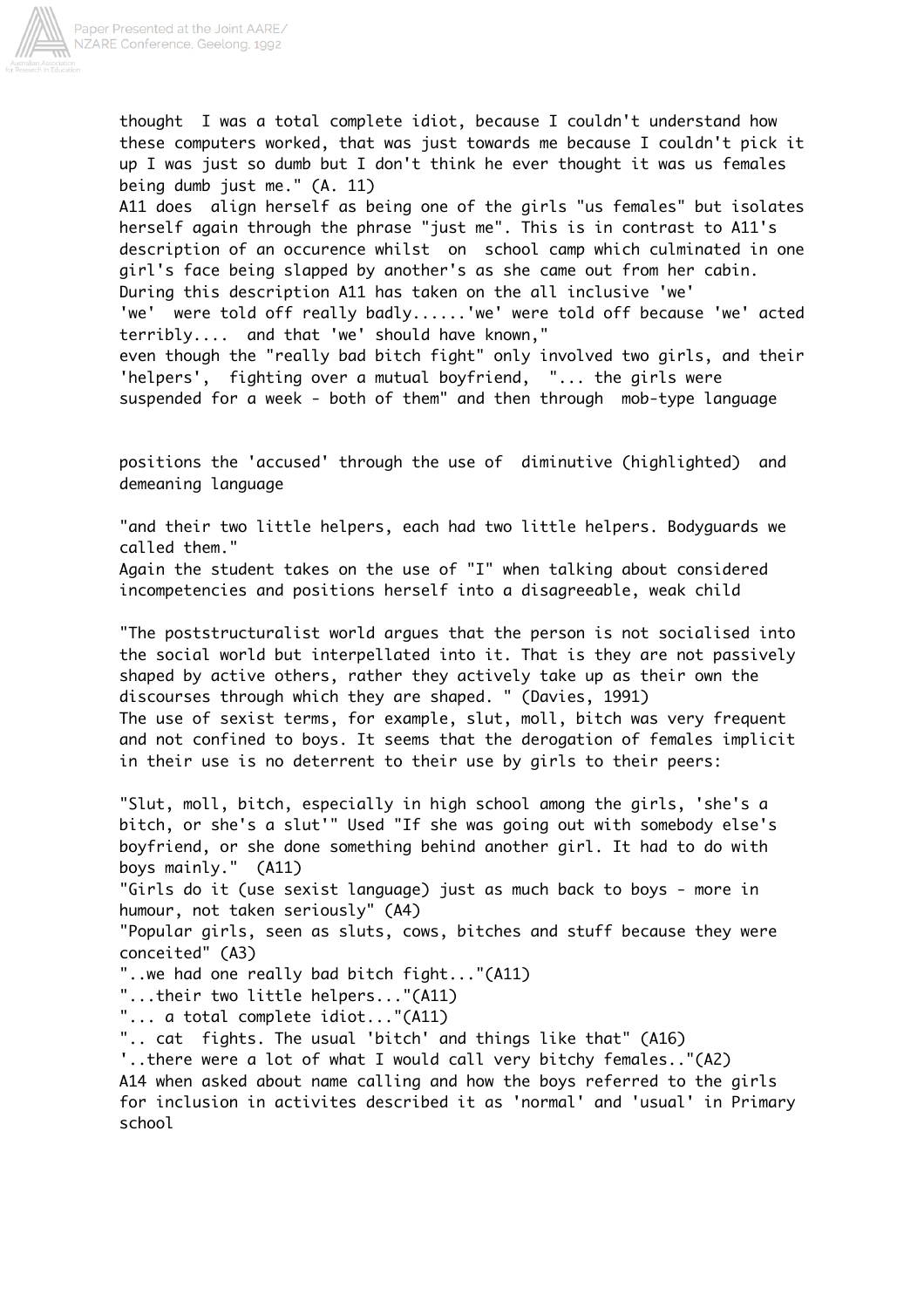

just the usual things like (the boys said) 'you haven't got a hope in catching this ball' or 'you can't kick' and 'you're a sissy' and all those sorts of things, it was just the normal things that they say. This was reinforced and continued on into Secondary school

"oh don't choose girls"(A2)

" 'oh don't touch' and the boy germs and girls germs. But it was usually the boys'we're stronger than you', 'we're better than you' " (A14) "of yuk, girls - germs" and "you can't play here - you're a girl" (C5) The discursive positions allowed by these girls during their Primary and Secondary schooling were limited by the schools attitude to boys and their stereotypic positioning of girls by their male and female peer group and their teachers.

The ways in which discourse constitiutes the minds and bodies of individuals is always part of a wider network of power relations, often with institutional bases. (Weedon, 1987, p108).

# contradictions in language

Although society has always recognised contradiction as a logical concept naming a relation between propositions it has also been a general metaphor for incompatabilities of many kinds (Davies and Harre,1990). However, the deconstruction of modernity(Weedon, 1987, Walkerdine,1985, Haug, 1987) has allowed us to question the interpretation of contradiction.

In a poststructuarlist analysis, the person who makes a contradictory statement is more likely to be seen as being positioned within and constituted through contradictory discourses. ( Davies and Harre, 1990, p4).

A person who appears to be making contradictory statements is seen to be inconsistent, not understanding or interpreting the social world 'appropriately'.

The guys were much louder, the girls would talk among themselves in their little groups, the guys would yell from one side of the room to one another. The teacher was quiet and didn't know what she was doing, the guys would yell and pick her to bits and the girls would just talk quietly and nastily about her or him. (A8) However when asked about who took over in class, A8 reveals details of her

own particular class which had "5 guys and 14 girls" and although she says the boys were loud and vociferous

A8 "the girls definitely took over they were in control of everything.......

(Interviewer:Was it easy to have a turn?) "When the guys got to it , no." A16 when discussing how students behaved in maths: However A14 also states that when she was constantly teased in the playground

So it was easier to fight against the teachers rather than fight against